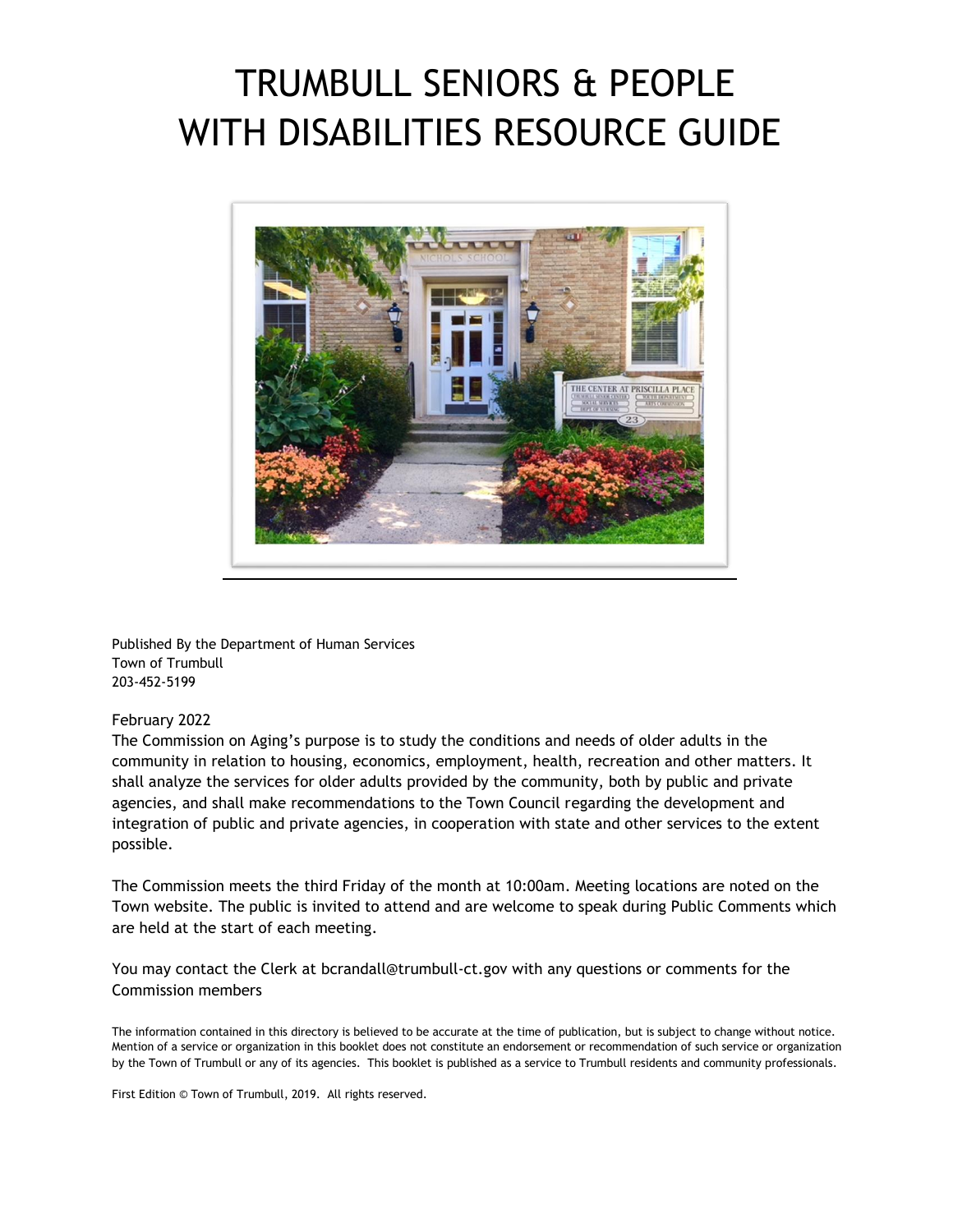#### **Hotline Numbers:**

#### **American Foundation for Suicide Prevention:** 1-888-333-2377 [https://.afsp.org](https://.afsp.org/)

**American Red Cross-Southeastern Fairfield County Chapter:** 877-287-3327 158 Brooklawn Avenue, Bridgeport CT 06604 Assistance with disaster relief.

**Aquarion/Water Emergency:** 203-445-7310 200 Monroe Turnpike, Monroe CT 06468 [www.aquarion.com/CT/emergencyservices](http://www.aquarion.com/CT/emergencyservices) For alerts and outages: <http://www.aquarion.com/alerts.cfm>

**Bridgeport Hospital**: 203-384-3000 267 Grant Street, Bridgeport, CT 06610 www.bridgeporthospital.org

#### **Crisis Helpline**: 211

Confidential, judgment-free, cost-free resource for those who find themselves in situations of emotional and physical abuse or who need help getting out of dangerous or threatening living situations. <http://www.helplinecenter.org/>

#### **Domestic Violence Statewide Hotline:** 1-800-799-7233

Highly-trained advocates are available 24/7/365 to talk confidentially with anyone experiencing domestic violence, seeking resources, information, or questioning unhealthy aspects of their relationship. <https://www.thehotline.org/>

**Gas Leaks/Southern CT Gas:** 1-800-513-8898; Hearing impaired 711 In the event of an outage, leak, service interruption or other emergency, please call your local utility directly. If the emergency presents immediate danger, please call 911. [www.soconngas.com](http://www.soconngas.com/)

#### **Never Use Alone:** (800) 484-3731

If you have no choice but to use alone, call us! You will be asked for your first name, exact location, county, and the number you\'re calling from. An operator will then stay on the line with you while you use. If you do not respond after a set amount of time after you\'ve used, the operator will notify emergency services of an "unresponsive person" at your location. If you call, and cannot connect with an operator, please call (931)304-9452

#### **Photo identification Card**: 203-579-6015

For adults without drivers licenses who need photo identification [www.ct.gov/dmv](http://www.ct.gov/dmv)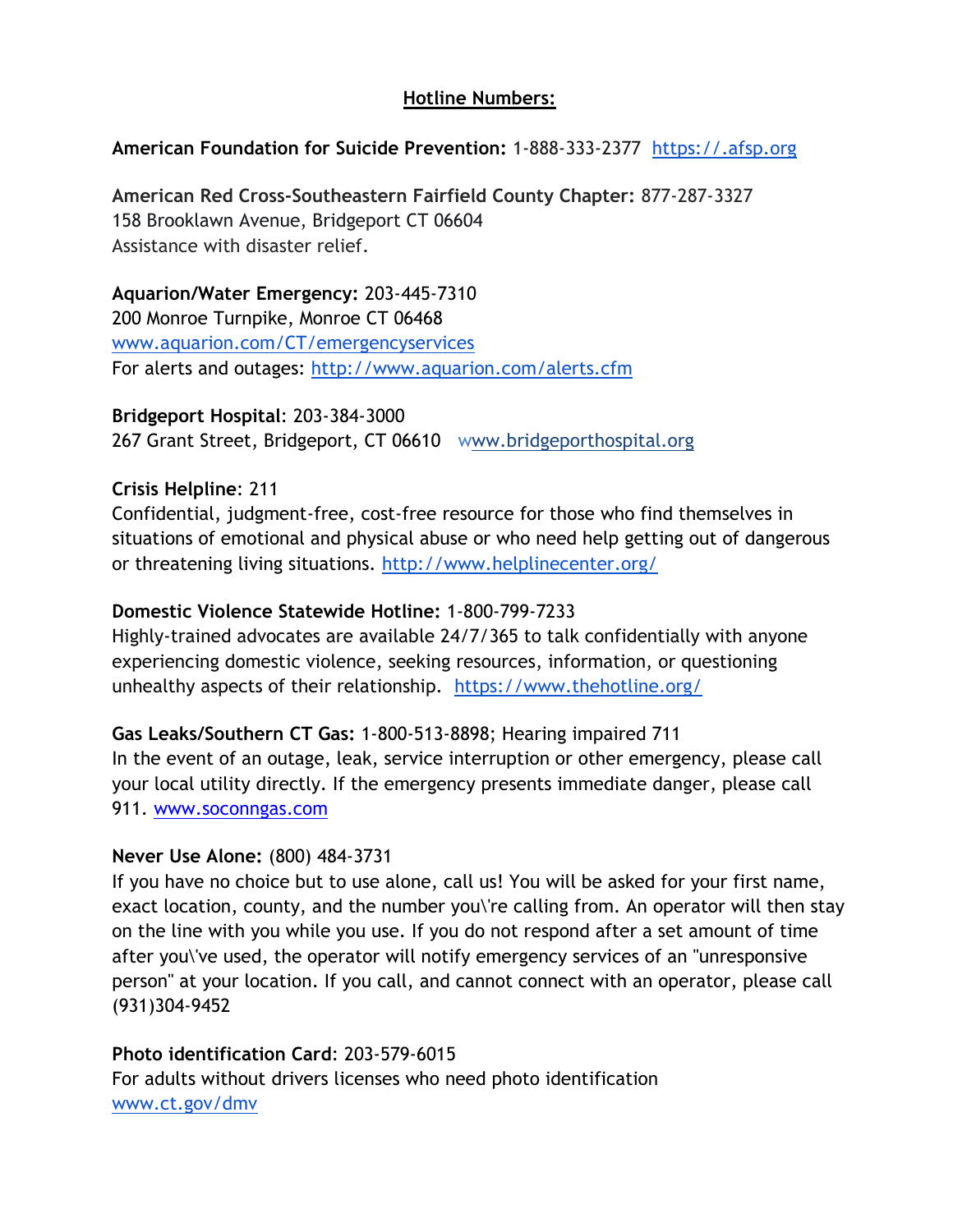## **Poison Control:** 800-222-1222

Poison control centers offer free, confidential, expert medical advice 24/7 through the Poison Help Line. www.poison.org

#### **Power Outages:** 611/1-800-722-5584

In the event of an outage, leak, downed wired, service interruption or other emergency, please call your local utility directly. If the emergency presents immediate danger, please call 911.

<https://poweroutage.report/united-illuminating-co> **Radio**[:](http://www.wicc600.com/) [WICC 600a](http://www.wicc600.com/)m www.wicc600.com

## **Special needs NOAA Radio:**

The special-needs NOAA Weather Radio is adapted to meet the needs of the deaf and hard-of-hearing community to warn them of hazardous conditions, giving them aroundthe-clock, up-to-the-minute weather information. [www.nws.noaa.gov/nwr/info/special\\_needs.html](http://www.nws.noaa.gov/nwr/info/special_needs.html)

## **State of Connecticut Department of Developmental Services:**

Help Line: 1-877-437-4567

## **Town of Trumbull Street Flooding or Street Storm Drain Issues**: 203-452-5070

## **Trumbull Citizen Alert-Emergency and Community Notification Program:**  For information or questions, please contact the Director of Information Technology at (203) 452-5101 or email: Talk oem@trumbull-ct.gov. <http://www.trumbull-ct.gov/content/10623/10655/10926/13716/default.aspx>

## **Veterans Crisis Line:** 1-800-273-TALK; 1-800-273-8255 Option # 1

The Veterans Crisis Line connects Service members and Veterans in crisis, as well as their family members and friends, with qualified, caring VA responders through a confidential toll-free hotline, online chat, or text-messaging service. www.mentalhealth.va.gov/suicide\_prevention/veterans-crisis-line.asp

## **Services within the Senior Center:**

Senior Center Main Number: 203-452-5199

The Center is open Monday-Friday 9:00am-4:00pm. Membership is offered to residents for \$5 per year and \$20 for non-residents per year. The Senior Center Newsletter provides monthly happenings and updates here: [http://www.trumbull](http://www.trumbull-ct.gov/content/10623/10655/11041/default.aspx)[ct.gov/content/10623/10655/11041/default.aspx](http://www.trumbull-ct.gov/content/10623/10655/11041/default.aspx)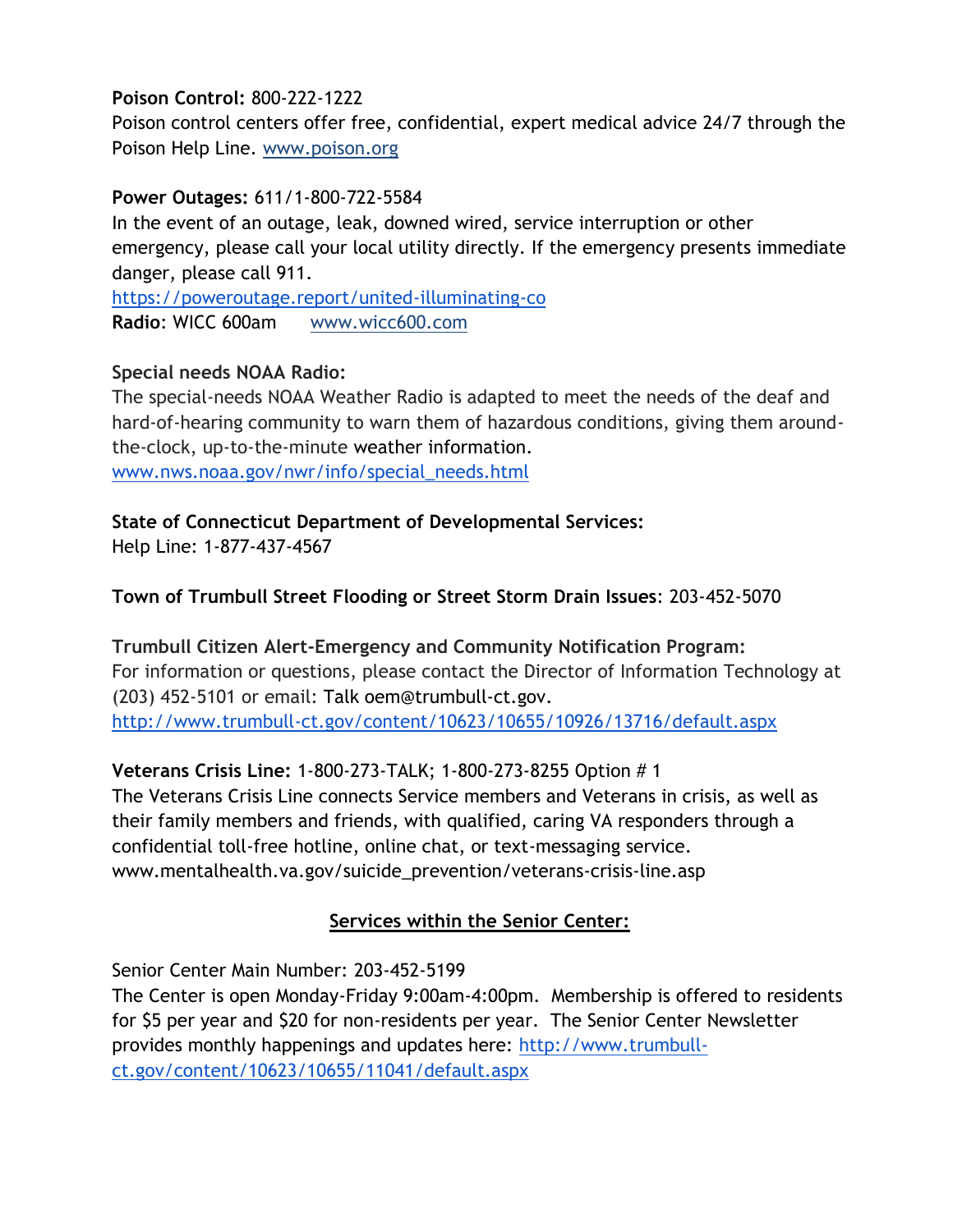#### **Senior Center Lunch Program: 203-452-5199 ext 3**

Join us for lunch! Lunch is served on Tuesdays and Thursdays at 12:00pm .Please make your lunch 24 hours days in advance. There is a suggested donation of \$5.00.

#### **Social Services:** 203-452-5198

The Social Service Department is located in the Trumbull Senior Center, 23 Priscilla Place. Social Services provides casework services for Trumbull Residents. They provide advocacy, information and assistance with benefits screenings for programs such as the Supplemental Nutrition Assistance Program (SNAP), Supplemental Security Income (SSI), the Connecticut Home Care Program (CHCP) and help with enrollment in the Medicaid and/or Medicare Savings Program, Renter's Rebate and Energy Assistance. Please contact them to find out if you are eligible to receive assistance locally or from the State.

<http://www.trumbull-ct.gov/content/10623/10655/10958/default.aspx>

#### **Wellness Nurse**: 203-452-5134

The Registered Nurse's focus is on prevention with services such as blood pressure checks and nutrition and exercise support, consultation and sharing of helpful information. Navigating the healthcare system can be difficult and she is able to help you with your meds, understand discharge papers and answer any medical questions. Hours vary and are posted at the Senior Center on a monthly basis.

#### **Transportation Services**

#### **Senior Center Transportation:** 203-452-5137

The Trumbull Senior Center provides transportation to Trumbull residents, age 60+ and to disabled adults. Rides are available Monday-Friday and are for those traveling to and from the Senior Center, medical appointments, legal appointments, personal needs (beauty, bank, etc) and for the Center luncheon program. Shopping is offered weekly to the Trumbull Stop and Shop, Shop Rite in Shelton, Hawley Lane and others. Vans drive to Bridgeport, Stratford, Shelton, and Monroe.

#### **VA Hospital in West Haven:** 203-452-5137

Trumbull Human Services partners with the Greater Bridgeport Transit to provide rides to Veterans to the West Haven VA Hospital.

#### **Greater Bridgeport Transport- Access Program**: 203-579-7777

The service area (the area that the Access buses serve) includes the area  $\frac{3}{4}$  of a mile around all GBT city bus routes. The service area is planned this way to ensure that riders with disabilities have access to the same geographic areas as riders on the city buses and is an ADA requirement. Please call or visit link for fares. http://gogbt.com/rider-information/riders-with-disabilities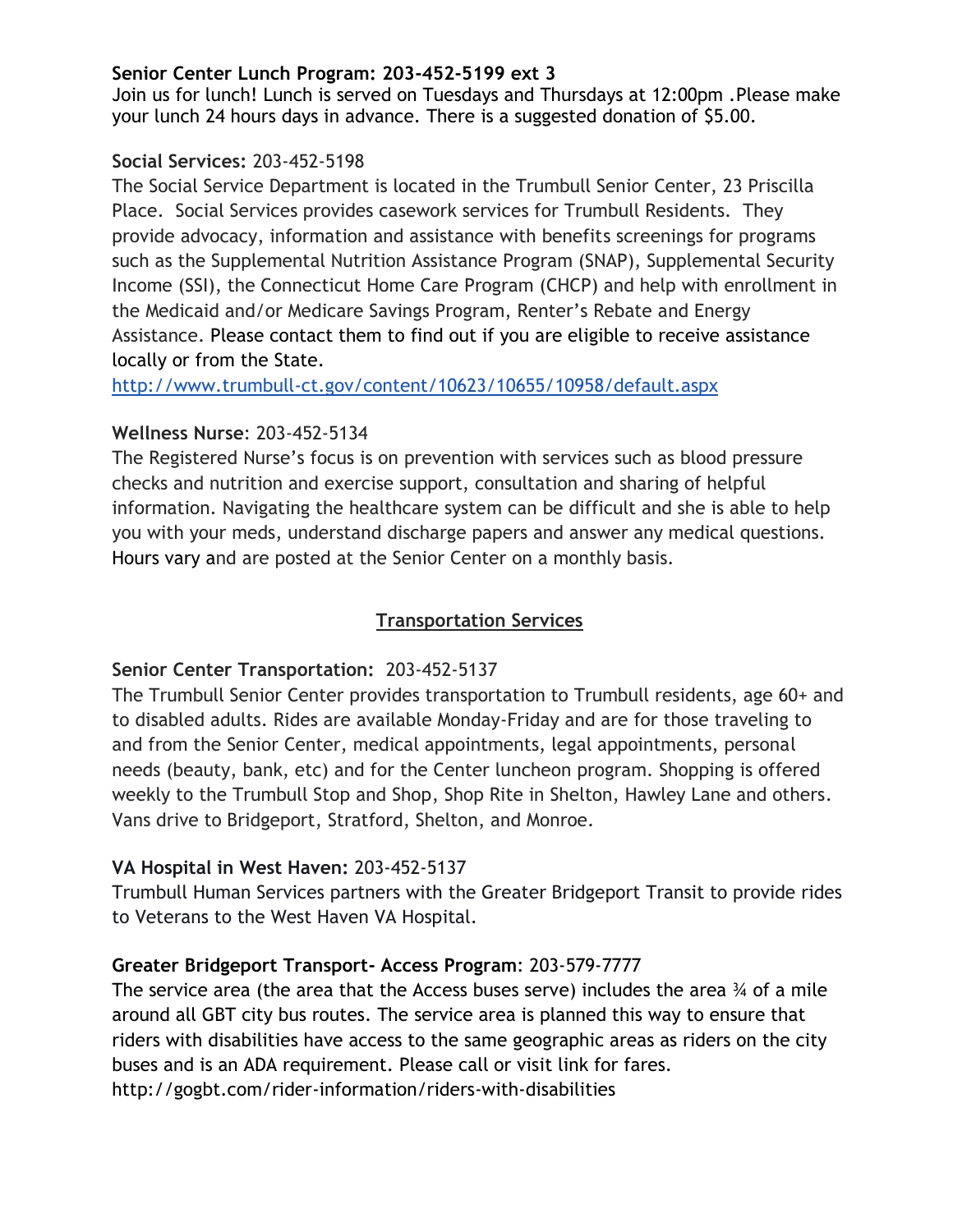#### **American Cancer Society**: 800-227-2345

The Road To Recovery program provides free rides to and from cancer-related medical appointments for patients who otherwise might not be able to get there. Based on eligibility and availability, patients will be matched with volunteer drivers, transportation providers working with the American Cancer Society, or other local resources. https://www.cancer.org/treatment/support-programs-and-services/roadto-recovery.html

## **Amtrak:** 1-800-872-7245

525 Water Street, Metro North Station, Bridgeport, CT 06604 Amtrak travelers 65 years of age and over are eligible to receive a 10% discount on most rail fares on most Amtrak trains. [www.amtrak.com](http://www.amtrak.com/) 

## **Connecticut Transportation Solutions:** 203-592-7213

440 Chase River Road, Waterbury, CT 06740 Specialize in all aspects of transporting behaviorally challenged children and adults. Drivers are trained in CPR/First Aid and the safest driving methods. https://www.cttransportationsolutions.com/

## **CT Rides:** 1-877-287-4337

CTrides helps commuters find the best way to get to work and offers information & resources for travel options throughout Connecticut. CTrides offers; carpools, vanpools, bus, train, biking/walking and teleworking solutions. www.ctrides.com

#### **GoGo Grandparent:** 1-855-464-6872

GoGo Grandparent allows for riders to use Lyft or Uber without needing to use a smartphone (\$.27 concierge fee/minute.) Rides can be scheduled at the time of need or scheduled in advance. Rides are monitored and family members can sign up to receive text messages about pick up and drop off. www.gogograndparent.com **Handicapped Parking Permit- Dept. of Motor Vehicles:** 860-263-5700 95 Sylvan Avenue, Bridgeport, CT 06606

The Department of Motor Vehicles issues parking permits (placards) for individuals who have [a](https://ct.gov/dmv/cwp/view.asp?a=842&q=607126#Qual) [qualifying disability.](https://ct.gov/dmv/cwp/view.asp?a=842&q=607126#Qual) <https://ct.gov/dmv/cwp/view.asp?a=842&q=607126>

## **Know How to Go:** 203-365-8522, ext. 2018

Know How to Go provides valuable travel-related information to help seniors and disabled individuals better access transportation in the community. www.knowhowtogoct.org

#### **Metro North:** 1-877-690-5114

165 Unquowa Road, Fairfield, CT 06824

Senior discount offered, call or see link for details <http://www.mta.info/mnr>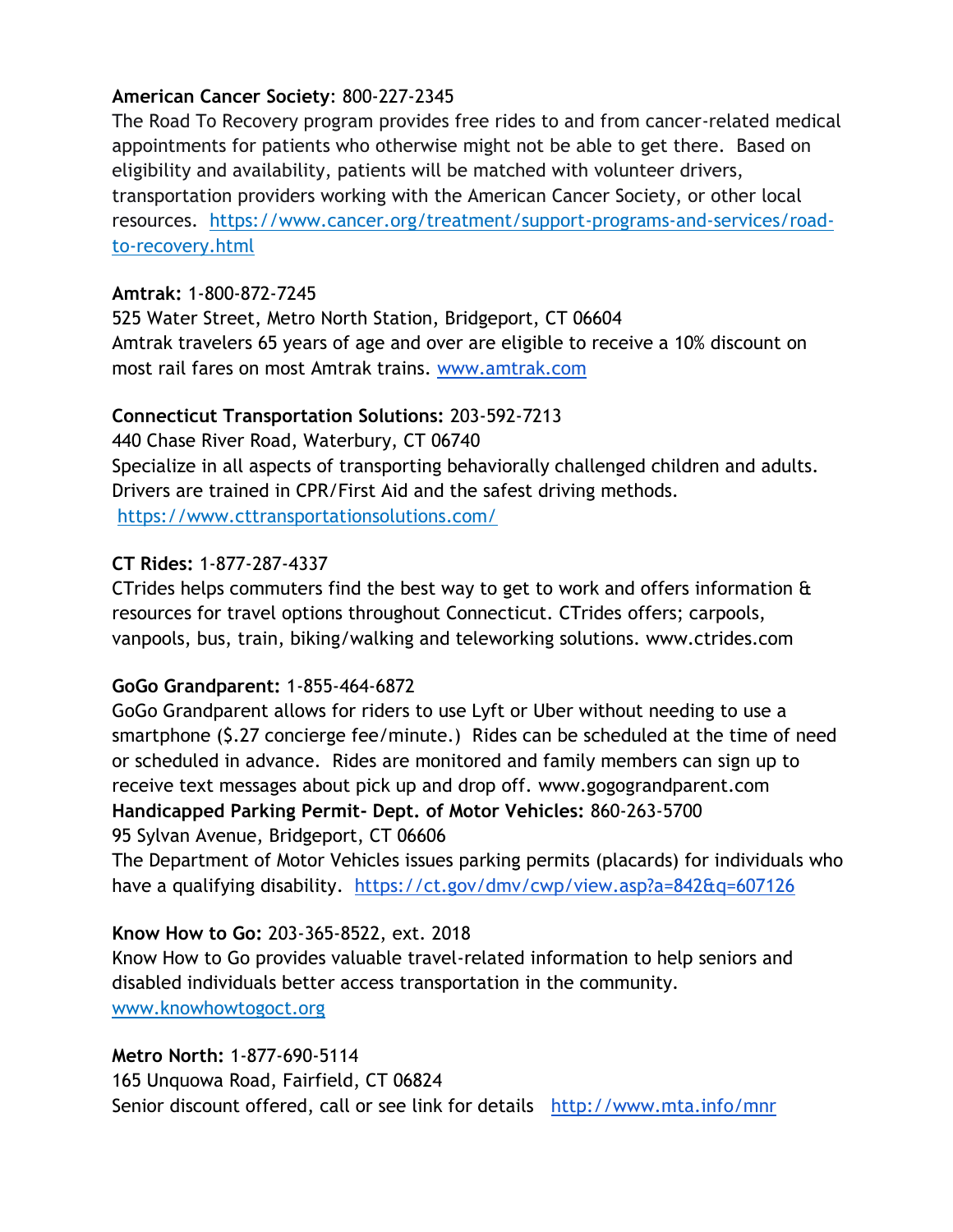**Mobility Management Project's Taxi Voucher Program:** 203-365-8522, ext. 244 The Taxi Voucher Program operates under a partnership between the Kennedy Center and Metro Taxi. Eligibility is determined by the para-transit service (ADA compliancy). Individuals receive a 50% reduction of the metered taxi fare via a prepaid debit card. Service is provided year-round 24 hours a day, 7 days a week.

#### **St. Vincent's SWIM Transportation: (203) 576-5451**

Free transportation for non-ambulatory cancer patients with financial need

#### **The Bridgeport and Port Jefferson Steamboat Company**: 631-473-0286

1 Ferry Access Road, Bridgeport, CT 06604 Senior discount offered, call for fees. www.88844ferry.com

#### **VA Hospital Transportation:** 203-932-5711, ext. 3298

950 Campbell Avenue West Haven, CT 06516 The Veterans Transportation Service (VTS) is designed to ensure that all qualifying Veterans have access to care through convenient, safe, and reliable transportation. VTS provides qualifying Veterans with free transportation services to and/or from participating VA medical centers (VAMCs) in a multi-passenger van. <https://www.va.gov/HEALTHBENEFITS/vtp/index.asp>

#### **VEYO:** 855-478-7350

HUSKY Health has partnered with Veyo to cover rides for eligible individuals to and from doctor's offices, hospitals, or other Medicaid approved medical facilities. This coverage is called "non-emergency medical transportation," because it does not involve a medical emergency. HUSKY Health may cover your ride if you do not have a car that works or a valid driver's license. You may also be able to get a ride if you have physical or emotional challenges or are unable to travel or wait for a ride alone. Coverage for these rides may be different depending on your individual situation and needs. You may need to get approval from the Connecticut Department of Social Services (DSS) to qualify for a ride. https://ct.ridewithveyo.com/

#### **ADULT DAYCARE**

**National Adult Services Organization:** 1-877-745-1440 **Listing of multiple services and resources available**. [nadsa.org/consumers/](https://www.nadsa.org/consumers/)

**Grasmere on the Park/Jewish Senior Services:** 203-365-6400 4200 Park Ave., Bridgeport, CT 06604 https://www.jseniors.org/services/day-services/adult-day-program/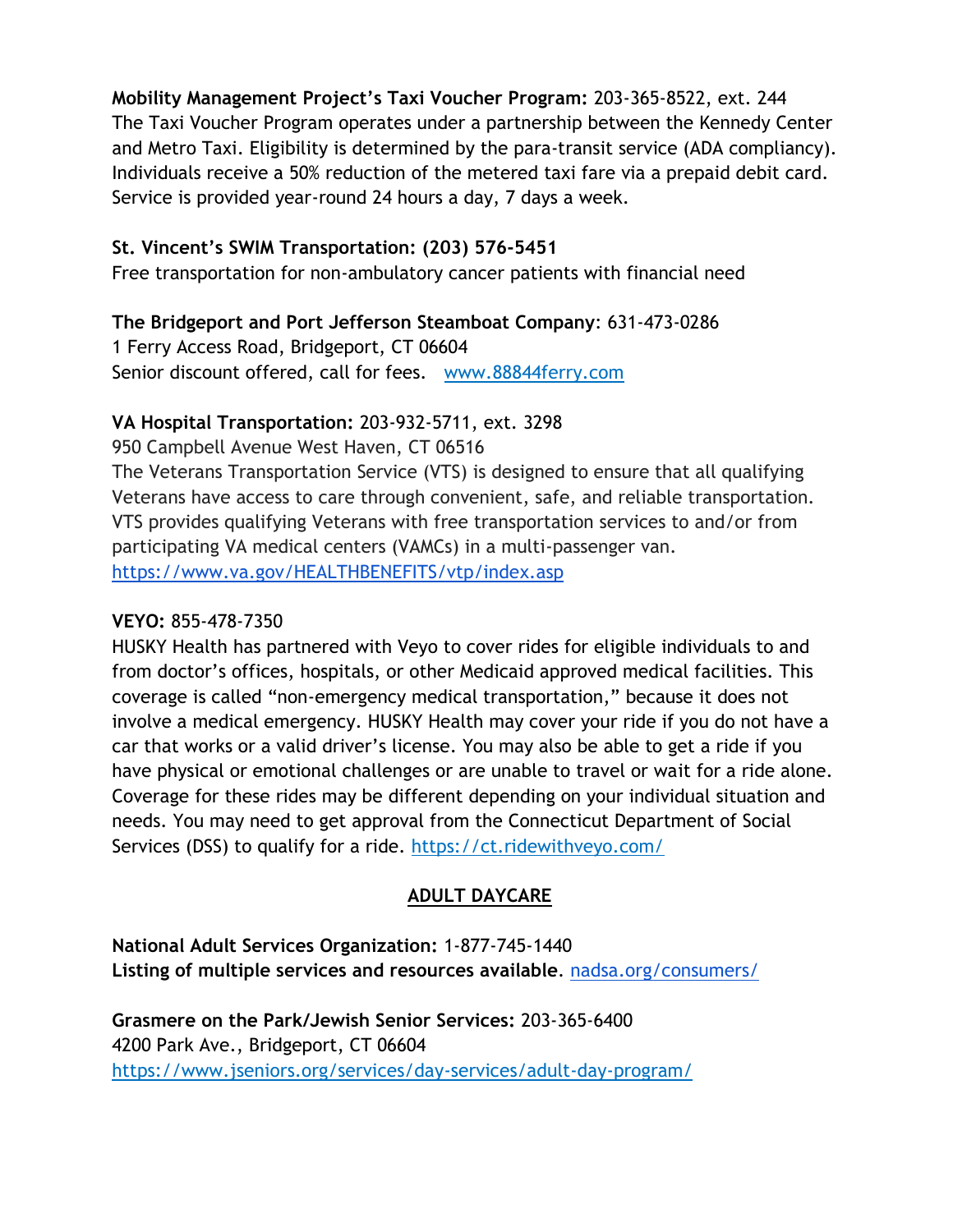**Kennedy Center, Senior Options**: 203-365-8522 2440 Reservoir Avenue, Trumbull, CT 06611 www.thekennedycenterinc.org/what-we-do/programs-services/day-support/senioroptions.html

**Sunset Shores Adult Day Care**: 203-380-1228 ext. 104 720 Barnum Avenue Cutoff (Route 1) Stratford, CT 06614 www.cteldercare.com

**Waveny Care Center:** 203-594-5200 3 Farm Road, New Canaan, CT 06840 <https://www.waveny.org/day-and-outpatient-programs/adult-day-program.html>

## **Aging Resources**

"Aging in place" initiatives provide older adults with the necessary support services to remain in their own homes as they age. [https://www.nia.nih.gov/health/aging-place](https://www.nia.nih.gov/health/aging-place-growing-older-home)[growing-older-home](https://www.nia.nih.gov/health/aging-place-growing-older-home)

**Community First Choice Program (CFC)**: Telephone: Dial 211 Choose Option 3 CFC is offered to active Medicaid members as part of the Affordable Care Act. This program allows individuals to receive support and services in their home. <https://ctmfp.com/>

#### **Connecticut Homecare Program for Elders (CHCPE)**:800-445-5394

CT Home Care Program for Elders (CHCPE) To be eligible, applicants must be 65 years of age or older, be at risk of nursing home placement and meet the program's financial eligibility criteria. To be at risk of nursing home placement means that the applicant needs assistance with critical needs such as bathing, dressing, eating, taking medications, toileting.

CHCPE helps eligible clients continue living at home instead of going to a nursing home. [https://portal.ct.gov/DSS/Health-And-Home-Care/Connecticut-Home-Care-](https://portal.ct.gov/DSS/Health-And-Home-Care/Connecticut-Home-Care-Program-for-Elders/Connecticut-Home-Care-Program-for-Elders-CHCPE)[Program-for-Elders/Connecticut-Home-Care-Program-for-Elders-CHCPE](https://portal.ct.gov/DSS/Health-And-Home-Care/Connecticut-Home-Care-Program-for-Elders/Connecticut-Home-Care-Program-for-Elders-CHCPE)

#### **Skilled/Non-Skilled Homecare Agencies**

South Western CT Agency on Aging links to updated listings of homecare agencies within our region

<https://www.seniorgotoguide.com/view-printed-directory> <https://www.seniorsbluebook.com/local/connecticut/>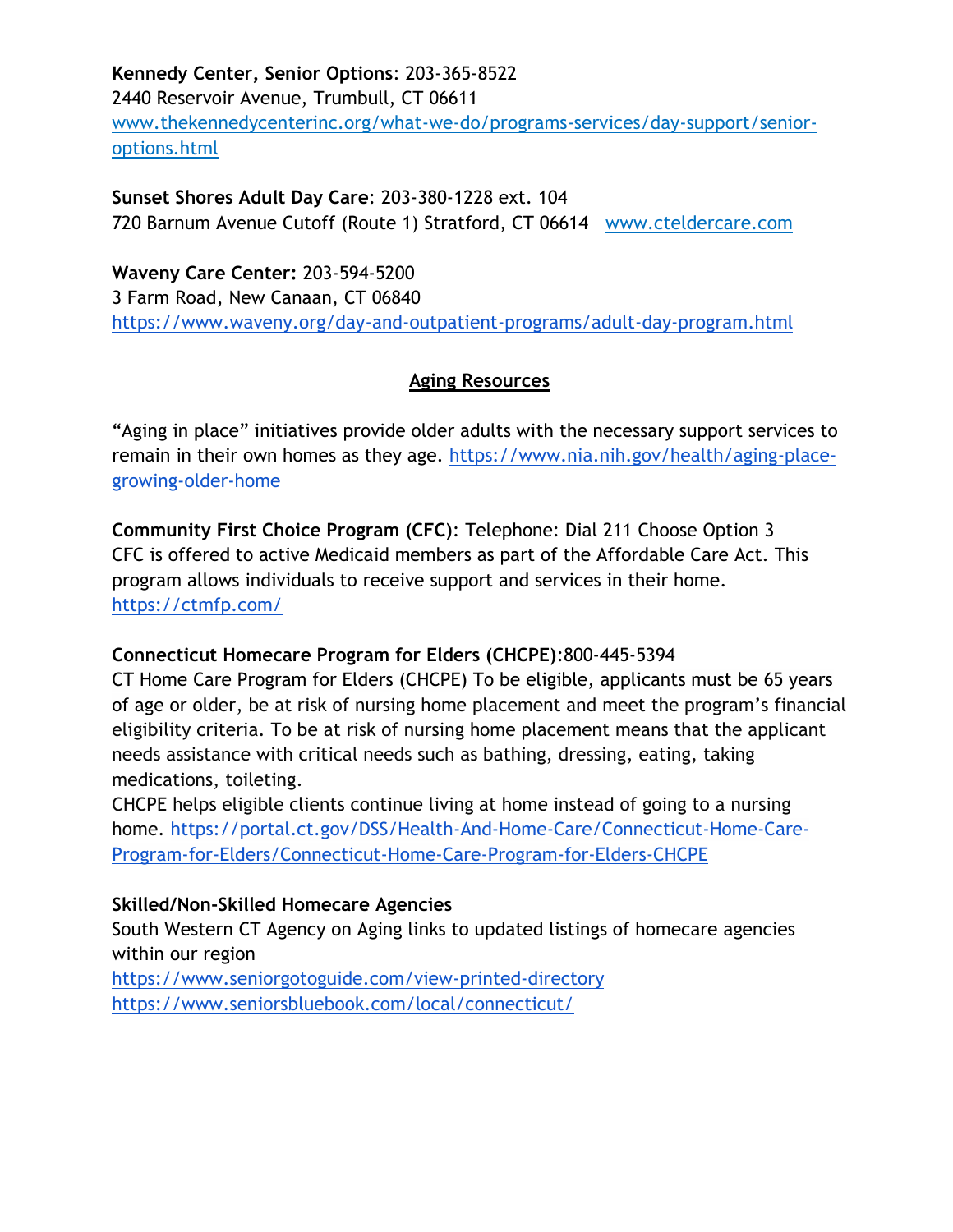## **ASSISTANCE PROGRAMS**

#### **Cash Assistance:**

#### **State Administered General Assistance:** 1-855-626-6632

Through the SAGA Cash Assistance program, the Department provides cash assistance to individuals who are unable to work for medical or other prescribed reasons, and to families that do not meet the blood-relationship requirements of the Temporary Family Assistance (TFA) program[.](http://www.ct.gov/dss/cwp/view.asp?a=2353&q=305152#SA)

<http://www.ct.gov/dss/cwp/view.asp?a=2353&q=305152#SA>

## **State Supplement Cash Assistance**: 1-855-626-6632

The program provides cash assistance to the Aged, Blind, or Disabled to supplement their income and maintain them at a standard of living established by the State Legislature.<http://www.ct.gov/dss/cwp/view.asp?a=2353&q=305152#SAG>

#### **Temporary Assistance for Needy Families**: 1-855-626-6632

This service provides monthly cash and employment assistance to eligible families to support basic needs such as food, shelter and clothing. Income and eligibility requirements.

http://www.ct.gov/dss/cwp/view.asp?a=2353&q=305152#SAG

## **Energy/Water Assistance (Can also contact Trumbull social services):**

## **Alliance for Community Empowerment (formerly ABCD)** 203-366-8241 1070 Park Avenue, Bridgeport CT 06604

The Energy Assistance Program provides help to eligible households with assistance in paying their winter heating bill. They also offer various areas of assistance: CEAP Furnace Repair/Replacement Program, Conservation Program, Clean Test and Tune-up services and Matching Payment Plan/ Forgiveness Plans. <http://abcd.org/energy.html>

## **Aquarion Customer Assistance Program**: 800-732-9678

Aquarion offers assistance to eligible customers who are having difficulty paying their water bills. Each year, the first 1,000 customers who qualify can get a one-time voucher for \$50. <http://www.aquarion.com/CT/CustomerAssistanceProgram>

## **Connecticut Energy Assistance Program:** 860-424-5889

25 Sigourney Street, Hartford, CT 06106

Low Income Home Energy Assistance Program (LIHEAP) is a federally funded program that helps low income households with their energy bills - bill payment assistance, energy crisis assistance and weatherization and energy-related home repairs. Offered through: Action for Bridgeport Community Development, Inc. (ABCD): [https://portal.ct.gov/DSS/Economic-Security/Winter-Heating-Assistance/Energy-](https://portal.ct.gov/DSS/Economic-Security/Winter-Heating-Assistance/Energy-Assistance---Winter-Heating)[Assistance---Winter-Heating](https://portal.ct.gov/DSS/Economic-Security/Winter-Heating-Assistance/Energy-Assistance---Winter-Heating)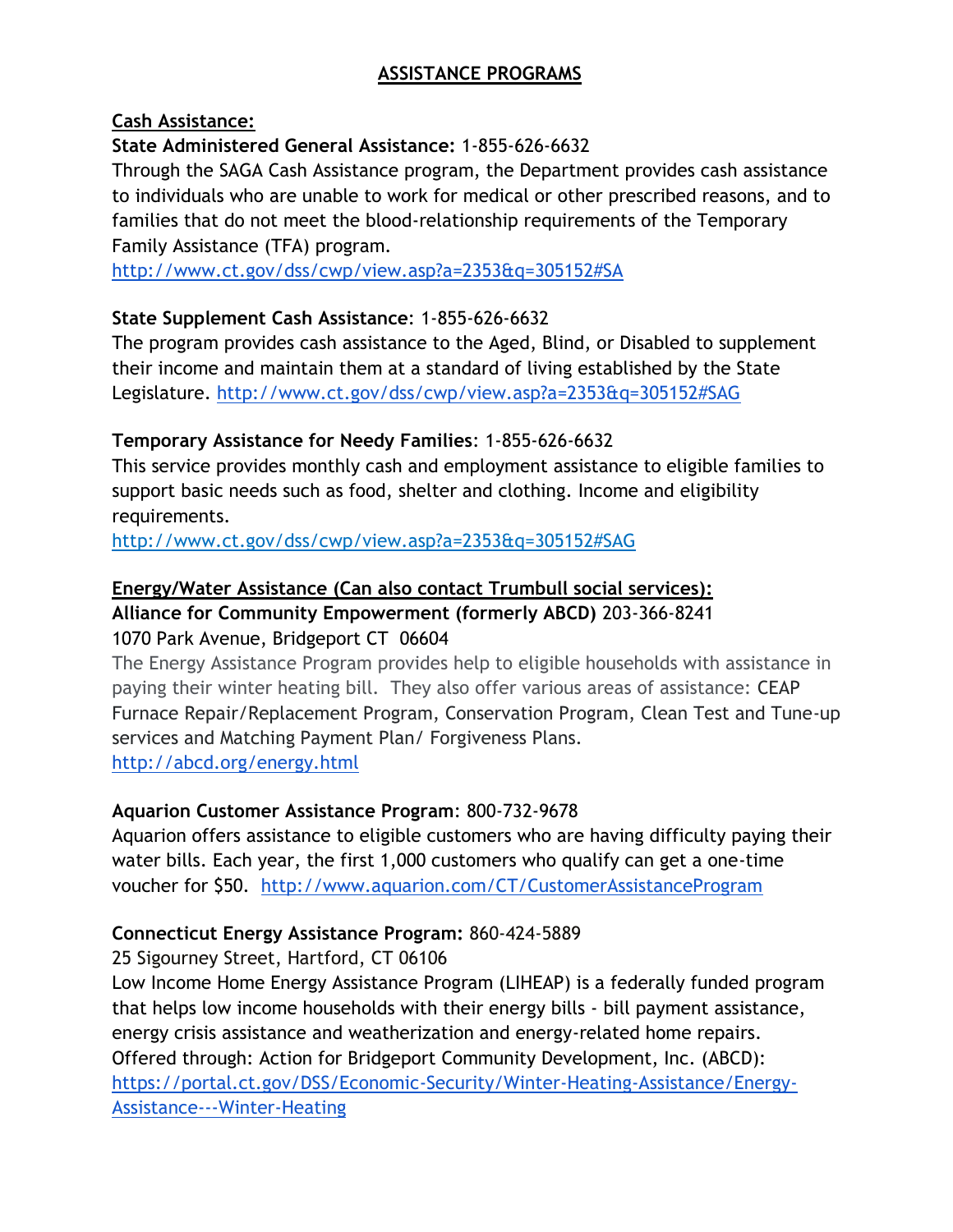#### **Home Comfort Practice:** 203-450-3000

Home Comfort Practice employs experts and provides construction solutions that make homes beautiful, safe, and energy efficient.

**Matching Payment Program:** Electric Customers**:** 1-800-286-2828; Gas Customers: 1- 800-438-2278. Eversource, through the Matching Payment Program, will match your payments once you are approved for and receive energy assistance from Connecticut Energy Assistance Program (CEAP). For every dollar you pay toward your bill, a dollar will be credited to your past-due amount[.](https://www.eversource.com/Content/ct-c/residential/programs-services/financialassistance/matching-payment-program) [https://www.eversource.com/Content/ct](https://www.eversource.com/Content/ct-c/residential/programs-services/financialassistance/matching-payment-program)[c/residential/programs-services/financialassistance/matching-payment-program](https://www.eversource.com/Content/ct-c/residential/programs-services/financialassistance/matching-payment-program)

## **New Start Program:** 1-800-286-2828

Eversource will review your account billing history and set a monthly budget payment based on the average of your regular monthly bill. You will need to pay this amount on-time each month to remain in the program and continue to receive year-round electric service. When you make your New Start monthly payment, a portion of your past due balance will be eliminated, or "forgiven", thus reducing the amount you owe. https://www.eversource.com/Content/ct-c/residential/programsservices/financialassistance/nu-start

# **Winter Protection Plan:** 1-800-286-2828

Eligible electric and gas customers who lack the resources to pay their electric or gas bill may receive protection from service shut-off from November 1st through May 1st with no late payment charges[.](https://www.eversource.com/Content/ct-c/residential/programs-services/financialassistance/shutoff-) [https://www.eversource.com/Content/ct](https://www.eversource.com/Content/ct-c/residential/programs-services/financialassistance/shutoff-)[c/residential/programs-services/financialassistance/shutoff-](https://www.eversource.com/Content/ct-c/residential/programs-services/financialassistance/shutoff-) protection

## **Healthcare/Medical Financial Assistance:**

## **Charter Oak Dental and Health Center, Inc**: 860-899-2804

330 Main Street, Hartford, 06106

This non-profit community health and dental center offers free or low cost services, based on a sliding fee scale, to the low income and needy. Low cost dental exams and cleanings, preventative care and more is available for patients.

<https://www.charteroakdental.com/index.php>

## **Eyecare America:** 877-887-6327

Those 65+ who haven't seen an eye physician in three or more years may be eligible to receive a comprehensive medical eye exam and up to one year of cate at no out-ofpocket cost for any disease diagnosed during the initial exam. Volunteer ophthalmologists will waive co-payments, accepting Medicare and/or other insurance reimbursement as payment in full. Patients without insurance receive this care at no charge. Those who are determined to be at increased risk for glaucoma (by age, race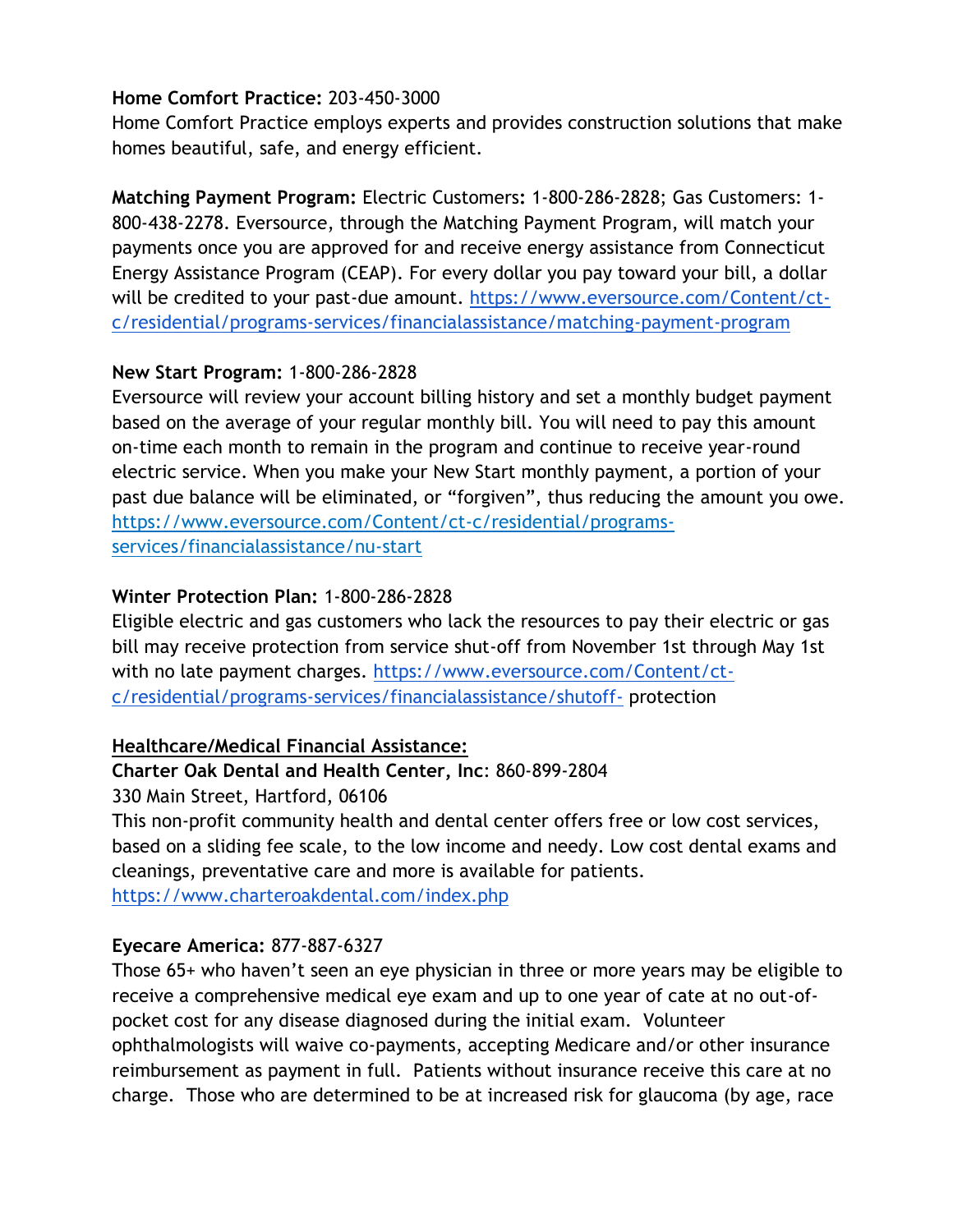and/or family history) and have not had an eye exam in one year or more may be eligible to receive a free glaucoma exam if they are uninsured. Those with insurance will be billed for the exam and are responsible for any co-payments. Initial treatment is provided, if deemed necessary by the doctor during the exam. [www.eyecareamerica.org](http://www.eyecareamerica.org/)

#### **Fair Haven Community Health Clinic:** 203-777-7411

New Haven, CT 06513 Regardless of your ability to pay for your medical or dental bills, this noprofin-t primary health care organization offers a large number of programs and services including dental care, check ups, adult and geriatric care. www.fhchc.org

**Fones School of Dental Hygiene Clinic, University of Bridgeport:** 203-576-2355 Patient clinical services include oral exams, personalized home care instruction, BP screening, x-rays, teeth cleaning, sealants, fluoride treatments, whitening agents and referral. Fees are based on a sliding scale.

[www.bridgeport.edu/ubclinics/dentalclinic.aspx](http://www.bridgeport.edu/ubclinics/dentalclinic.aspx)

#### **Need Help Paying Pills-Denta/Medical/Senior Eyecare Program:** 877-887-6327

Senior citizens that lack proper health insurance or that have a limited income can sign up for free eye care. The programs available to them will provide testing, prescription glasses, and address any other vision needs. The resource available is known as Senior EyeCare Program, and it helps older people that are over the age of 60. [https://www.needhelppayingbills.com/html/senior\\_eyecare\\_program.html](https://www.needhelppayingbills.com/html/senior_eyecare_program.html)

Health care centers in Connecticut can provide medical and dental care to people of all income levels. Lower income, working poor, and those without insurance may often receive free care. Other individuals and families may be required to pay a minimal amount towards their medical bills.

While the community clinics offer a number of assistance programs and services, including screening, check ups, prescription medications, lab work, and more, they can also oftentimes refer patients to other medical providers if there is a need they can't meet.

[https://www.needhelppayingbills.com/html/connecticut\\_free\\_health\\_care\\_c.html](https://www.needhelppayingbills.com/html/connecticut_free_health_care_c.html)

#### **Home Repair Assistance:** 1.800.887.HOPE (4673)

HomeFront is a community-based, volunteer-driven home repair program that provides FREE repairs to low-income homeowners, thus enabling them to remain in their homes with an improved quality of life. Homeowner applicants are considered and selected based on need, the condition of a home, and the ability of the volunteers to undertake the priority repairs. Call for details on eligibility.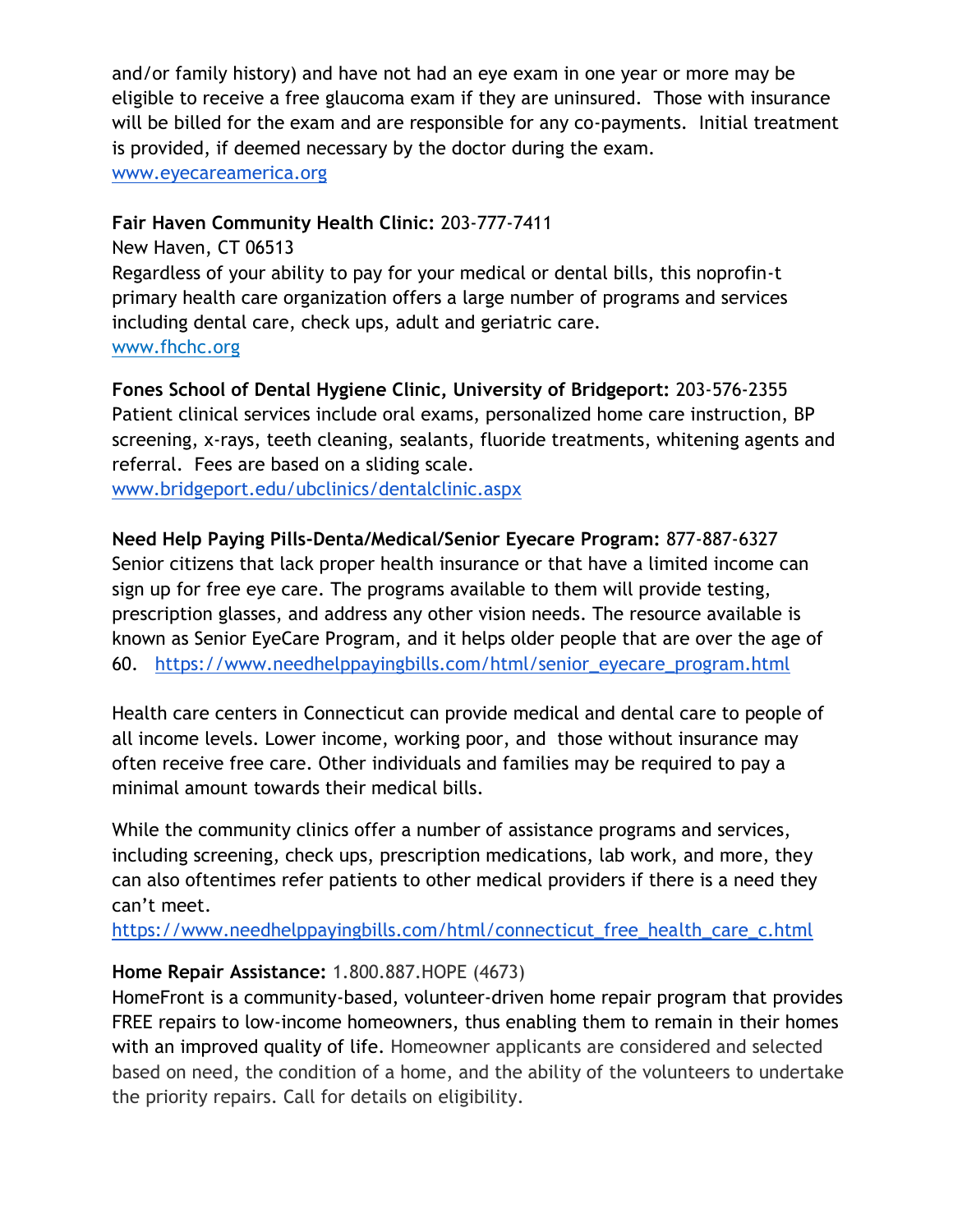**WestBridge Inc.:** 203-255-6664 Westbridge, Inc. is a Connecticut non-profit corporation. Their mission is to make much needed repairs and improvements for people who own their home but are in financial need in order to provide a safe and reasonably comfortable shelter. Westbridge also assists local churches other charitable organizations with repairs to their facilities. The volunteers, who come from varied backgrounds including carpenters, builders, business owners and executives, attorneys, police officers, homemakers and retirees, have completed over 70 repair and renovation projects. http://www.westbridgeinc.org

#### **Housing:**

#### **State:**

## **Foreclosure Assistance Hotline:** 1-877-472-8313

Assistance with advice and guidance regarding mortgage issues and foreclosure cases. Open Monday-Friday 8:00 a.m. to 5:00 p.m. You can leave a message after hours and your call will be returned within two business days.

## **HUD Approved Housing Counselor:** 1-800-569-4287

The U.S. Department of Housing and Urban Development (HUD) maintains a list of approved housing counselors who give free advice regarding your financial information and can work with your mortgage lender. Some of these agencies are also approved by the Connecticut Housing Finance Authority (CHFA) to discuss the Emergency Mortgage Assistance Program (EMAP) and are trained in handling government loans as well as "conventional" loans. Counselors can assist in identifying solutions to financial issues, review your budget, negotiate with your mortgage company to address issues including federal and CHFA programs as well as assisting in preparing for the Judicial Foreclosure Mediation Program.

[https://www.hud.gov/i\\_want\\_to/talk\\_to\\_a\\_housing\\_counselor](https://www.hud.gov/i_want_to/talk_to_a_housing_counselor)\_

## **United Way of Connecticut-Housing Choice Voucher Program**-211

Individuals can use this web site to locate open Housing Choice Voucher (also known as section 8) waiting lists throughout Connecticut for subsidized housing rentals. Individuals can also register to receive automatic notice of the opening of Housing Choice Voucher waiting lists whenever they occur. http://www.cthcvp.org/

#### Trumbull Area:

# **The Trumbull Housing Authority-Stern Village:** 203-261-5740

200 Hedgehog Circle, Trumbull

The mission of the Trumbull Housing Authority is to develop and manage safe, quality, affordable housing for low-income seniors and persons with disabilities. This is done in a manner that promotes citizenship, community and self-reliance. Call about the application process. <http://sternvillage.com/>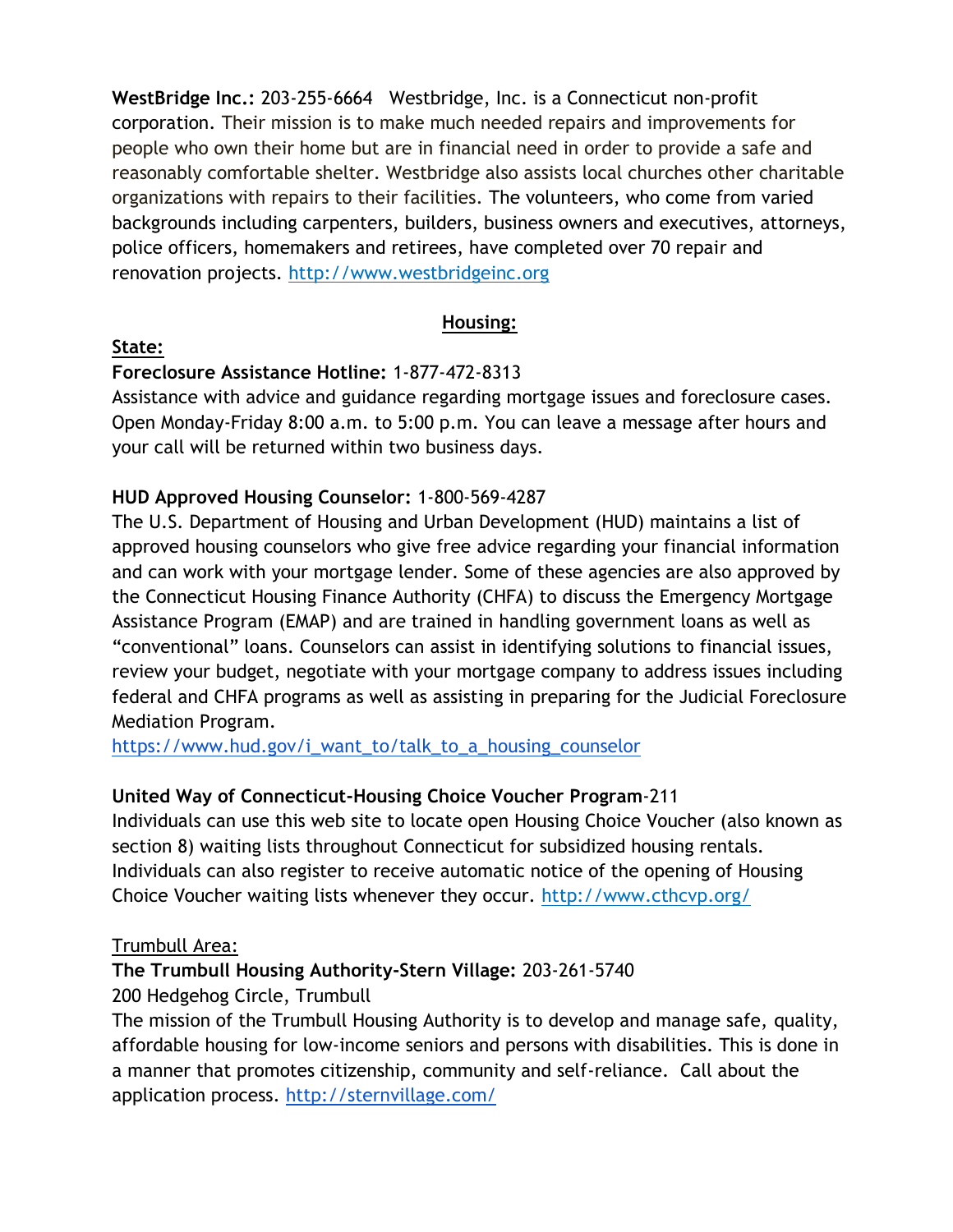**Huntington Place:** 203-359-6940 1235 Huntington Turnpike, Trumbull Huntington Place consists of 40 one and two bedroom apartments available for seniors 62+ earning 25%-60% of the area median.

#### **Huntington Senior Housing:**

## 80 White Plains Road, Trumbull

A certain number of the 40 units are set aside for lower income households. Households must earn either less than 50% or 60% of the area median income (depending on the set-aside option chosen by the property owner) to qualify for these units. Rents in these units are capped at a maximum of 30% of the set-aside area median income (adjusted for unit size). Some rental units in this property may not be subject to LIHTC and therefore have higher rents and no maximum household income requirement.

## **Homes for the Brave Veterans Service Center:** 203-338-0669

## 655 Park Avenue Bridgeport, CT 06614

Provides immediate basic needs and resources to Veterans in need. Assists individuals by offering referrals to emergency and permanent housing resources, vocational counseling, assistance with benefits, and other supportive services. Drop-In Hours: Monday through Friday, 8:30am to 4:30pm.

#### **Teresian Towers and Carmel Ridge:** 203-261-2229

## 6454 Main Street, Trumbull, CT 06611

The residences provide freedom, convenience, privacy and peace-of-mind. Our friendly communities offer residents a variety of social activities to engage in, as well as worry-free maintenance allowing residents to spend more time doing the things they enjoy. Our communities are located on the grounds of St. Joseph's Center and provide a convenient and comfortable environment. Carmel Ridge consists of ranch style homes with patios and garages. Teresian Towers offers apartment homes adjoining St. Joseph's. All residences are available as rentals.

## **Housing shelters:**

#### **If you need emergency shelter call 211 – (INFOLINE) and press #3**

You will be connected to a CAN Navigator and be asked to conduct an in person interview at one of Fairfield County's intake sites and then placed on a waitlist for emergency shelter.

[www.211ct.org](http://www.211ct.org/)

#### **Bridgeport Rescue Mission**: 203-333-4087

1088 Fairfield Ave, Bridgeport, CT 06605 Emergency Shelter for men and women. Men: 203-333-4087. Women: 203-540- 5449.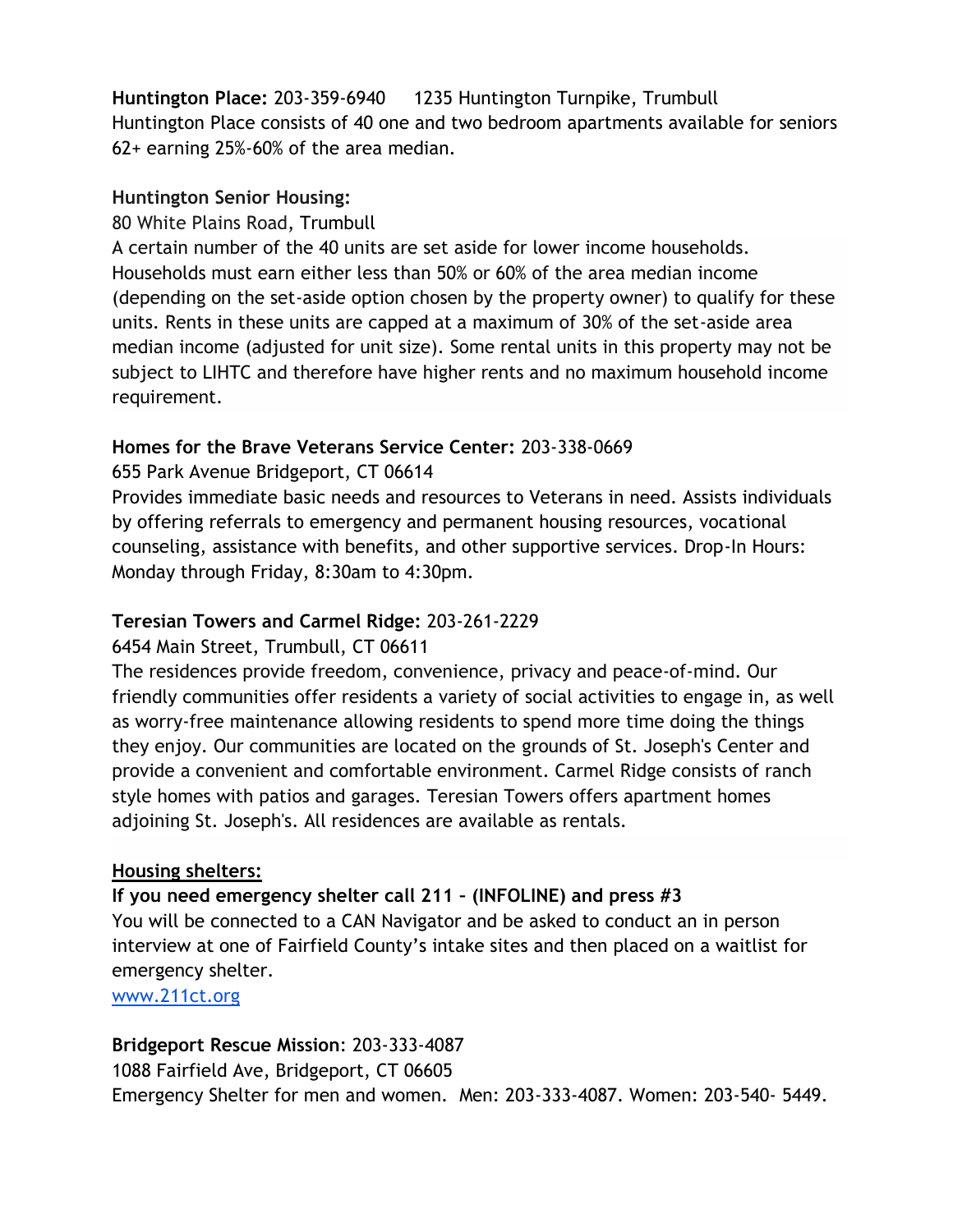Guest House for Women & Children (Children under 8 years old): 203-908-3955 Emergency housing that is not affiliated with 2-1-1 shelter placement. Individuals need to call to put their name/information on list and arrive at the Rescue Mission location by 6:30pm to see if there is a shelter bed available, as it operates on a first come first serve basis. <https://bridgeportrescuemission.org/>

#### **Mental Health:**

#### **Mental Health Crisis:**

Greater Bridgeport Community MH Center 1-800-586-9903 (Mobile Crisis)

## **Trumbull area:**

## **Individual & Family Counseling:**

**Mary J. Schlerlach Counseling Center:** (203) 452-5193

The counseling center is dedicated to enhancing the quality of life in Trumbull by providing counseling for residents and their families. All counseling services are confidential and fees are based on a sliding-scale according to family income and ability to pay. Services include family counseling, substance abuse counseling. crisis/trauma intervention, support groups and referral services.

<http://www.trumbull-ct.gov/content/10623/10655/10907/default.aspx>

## **Marriage & Family Counseling:**

**Koslow Center for Marriage & Family Therapy-Fairfield University:** 203-254-4000, Ext. 2306 1073 North Benson Road, Fairfield 06824 Advanced graduate students, under the supervision of professional faculty and

supervisors, provide clinical services to individuals, couples, and families from the community. Sliding scale fee.

https://www.fairfield.edu/graduate/academics/graduate-school-of-education-andalliedprofessions/the-koslow-center/

## **Bridge House:** 203-335-5339

880 Fairfield Ave, Bridgeport, CT 06605

Bridge House empowers adults living with persistent mental illness to improve their quality of life. Membership is free of charge and participation is always voluntary. Bridge House has been designated an evidence-based model of psycho-social rehabilitation by the Substance Abuse and Mental Health Services Administration (SAMHSA). http://www.bridgehousect.org/

## **Center for Discovery 888.925.7215**

If you think you or a loved one may have an eating disorder, please reach out to us. Center for Discovery's Treatment Centers specialize in treatment for eating disorders,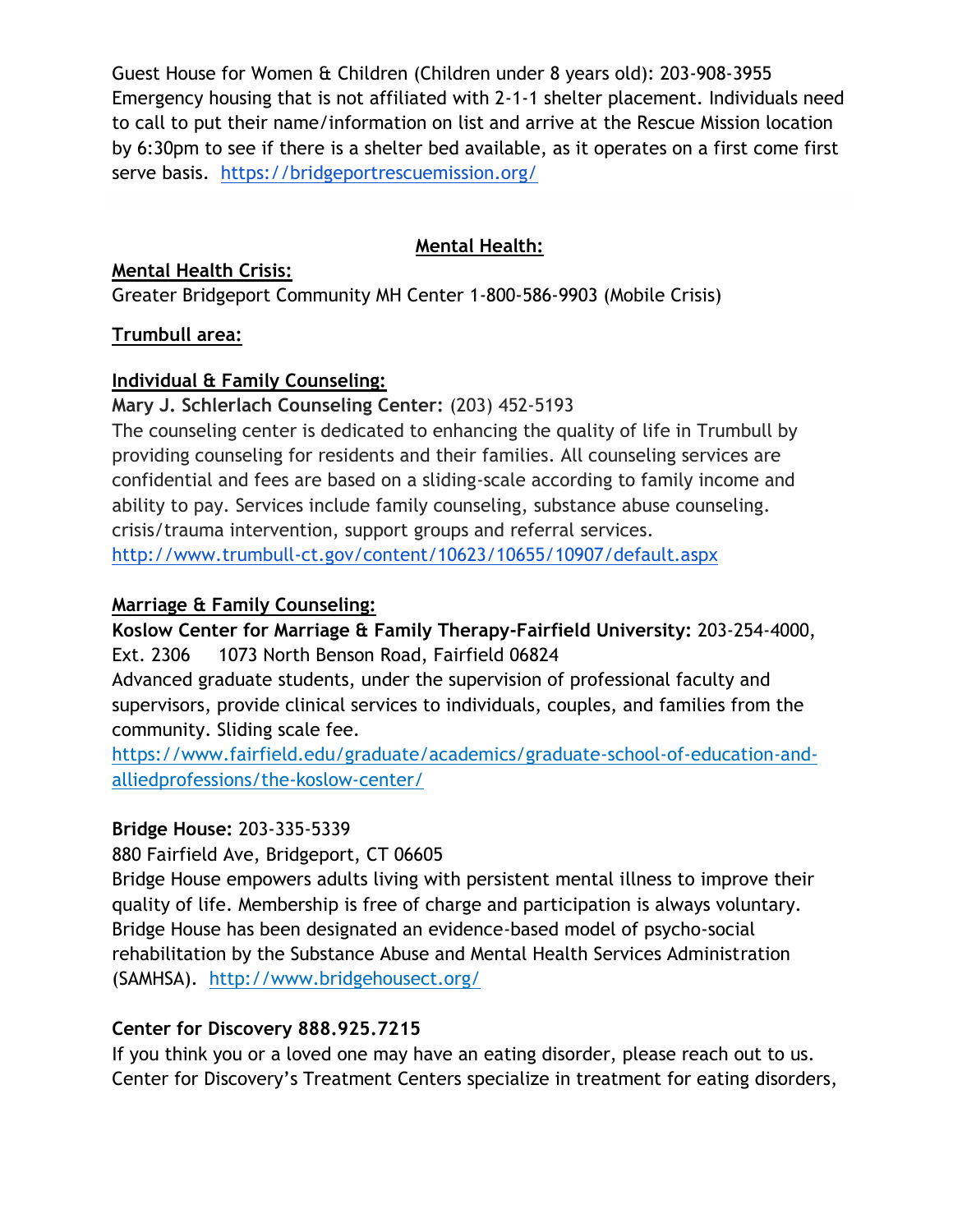mental health and dual diagnosis treatment with unique treatment programs for every individual to get them on their way to eating disorder recovery.

#### **Southwest Community Health Center:** 203-330-6000

Multiple locations in Bridgeport.

Mental health services offered include psychiatric evaluation, treatment and therapy for adults and children. Highly qualified clinicians offer individual and family counseling, group therapy and anger management. A wide array of social services, including patient advocacy, entitlement program enrollment and case management are offered. http://www.swchc.org/

## **St. Vincent's Behavioral Health Services:** Main (203) 576-6000

Emergency (203) 576-5877 2800 Main Street, Bridgeport, 06606 Offers counseling and supportive services in both an inpatient and outpatient setting. Their team includes psychiatrists, nurses, social workers, therapists, and other medical and behavioral specialists. Working in consultation with the patient, they develop individual treatment plans in a supportive, caring environment. [www.stvincents.org/medical-services/behavioral-health](http://www.stvincents.org/medical-services/behavioral-health)

**Optimus Healthcare:** 203-696-3260 471 Barnum Avenue, Bridgeport, 06608 Counseling for mental health, substance abuse relapse & prevention services offered as well as a mix of mental health/substance abuse counseling. [www.actonaddiction.org/facility/4177\\_optimus-health-care-inc](http://www.actonaddiction.org/facility/4177_optimus-health-care-inc)

## **LifeBridge/Fairfield Counseling Services:** 203-368-4291

## 475 Clinton Avenue, Bridgeport Ct, 06605

LifeBridge helps adults, youths, and families by providing the tools that strengthen their ability to cope, adapt, and overcome challenges. Their services support people struggling with personal issues, family challenges, domestic violence, trauma, loss, and unemployment. We operate the only walk-in behavioral health clinic in the Greater Bridgeport area. <http://www.lifebridgect.org/>

## **Trumbull's Special Needs Awareness Program (TSNAP):** 203-261-3665

The T-SNAP program's goal is to enable Trumbull's Emergency Services personnel to better respond to emergencies involving individuals with special needs. To enroll, complete a T-SNAP application form: [http://www.trumbull](http://www.trumbull-ct.gov/filestorage/10623/10655/10926/T-SNAP_Application_Form.pdf)[ct.gov/filestorage/10623/10655/10926/T-SNAP\\_Application\\_Form.pdf](http://www.trumbull-ct.gov/filestorage/10623/10655/10926/T-SNAP_Application_Form.pdf)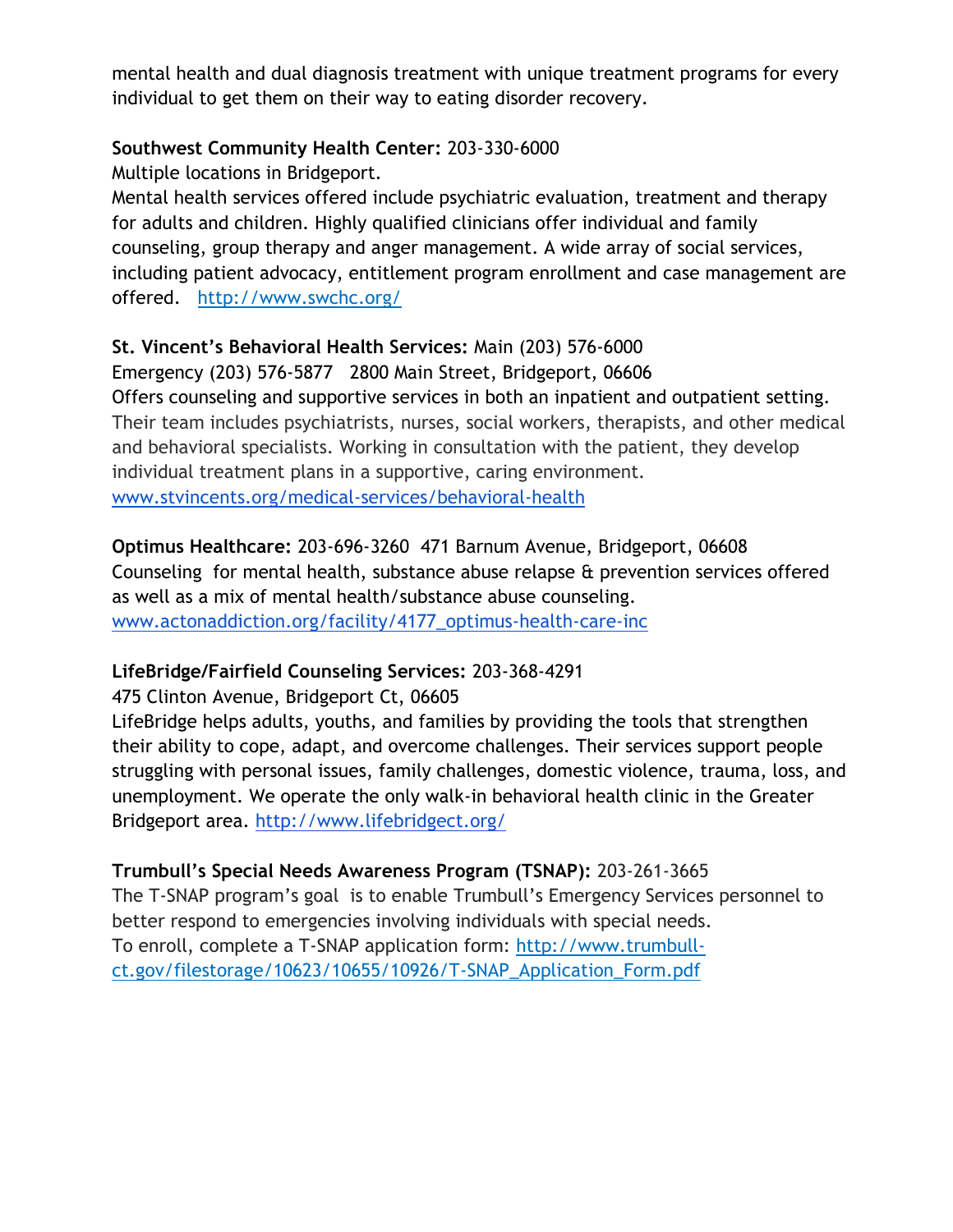#### **State/ Nationwide:**

**AbleTo**: 1-866-287-1802 AbleTo is the pioneering provider of high-quality behavioral health care—delivered virtually from the comfort, privacy, and convenience of your home. Developed by the top minds in mental health, our evidence-based behavioral change programs empower people to feel more confident and optimistic so they can get back to living life as fully as possible, as quickly as possible. (Completely covered by Medicare)

**The Hub:203-840-1187** Designated Behavioral Health Action Organization (RBHAO) for Southwestern Connecticut. Support & coordinate behavioral health initiatives (mental health, suicide, substance misuse, and problem gambling) <https://www.thehubct.org/>

**Connecticut Department of Mental Health & Addiction Services:** 860-418-7000 The Connecticut Department of Mental Health and Addiction Services is a health care agency whose mission is to promote the overall health and wellness of persons with behavioral health needs through an integrated network of holistic, comprehensive, effective, and efficient services and supports that foster dignity and respect. [http://www.ct.gov/dmhas/cwp/view.asp?a=2902&q=335208&dmhasNav=|](http://www.ct.gov/dmhas/cwp/view.asp?a=2902&q=335208&dmhasNav=%7C) 

#### **Mental Health Waiver:** 1-860-418-7000

This waiver program for individuals with serious mental illness encompasses the recovery orientation adopted by the Department of Mental Health and Addiction Services (DMHAS), but also signals new directions in the community treatment of people with serious psychiatric disabilities because of its emphasis on intensive psychiatric rehabilitation, attention to psychiatric and medical needs, emphasis on wellness and recovery, individualized recovery plans and peer support. <http://www.ct.gov/dmhas/cwp/view.asp?a=2902&q=423430>

#### **Domestic Violence Services:**

**The Center For Family Justice: (Bridgeport)** 203-334-6154 <https://centerforfamilyjustice.org/get-help/>

**Connecticut Coalition Against Domestic Violence**: 24 Hour Hotline: 888-774-2900 Information about domestic violence.

[http://www.ctcadv.org/information-about-domestic-violence/what-domestic](http://www.ctcadv.org/information-about-domestic-violence/what-domestic-violence/)[violence/](http://www.ctcadv.org/information-about-domestic-violence/what-domestic-violence/)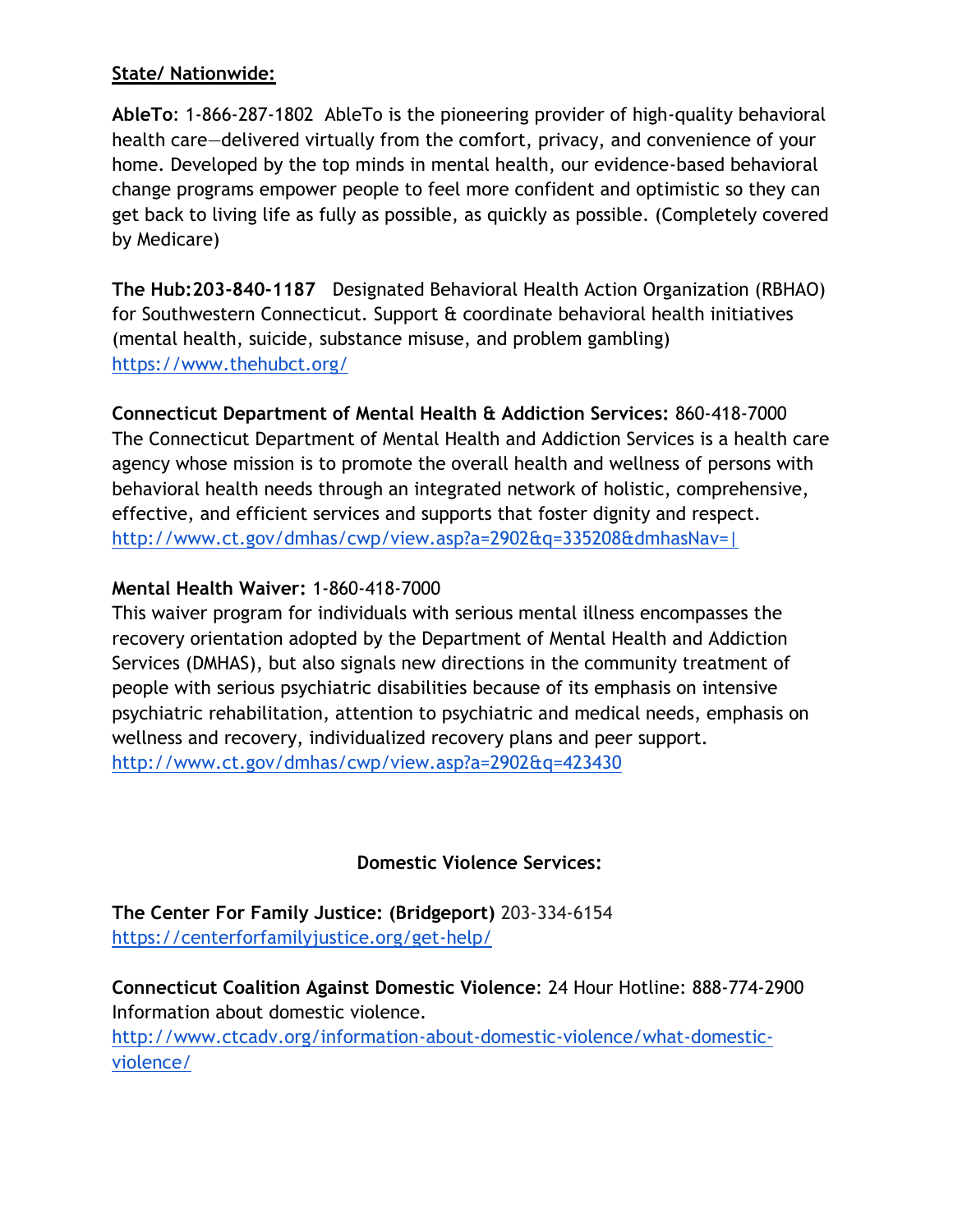## **Food Needs:**

Trumbull area:

## **Trumbull Food Pantry:** 203-452-5136

Available to all Trumbull residents who meet income guidelines or are facing food insecurity. We do not turn anyone away. We encourage residents who may be facing an unexpected circumstance such as a layoff, illness or have concerns going to the store to reach out to us. During difficult times, we want to reduce the stress our families face by meeting a basic need. This service is confidential. Shopping is by appointment only to ensure the confidentiality of the shopper

*For Donations to the Pantry:* Donations are gratefully accepted Monday-Friday. Please call ahead before you drop off in order to ensure staff are available to assist and accept. 203-452-5136 or 203-452-5198.

**Nutrition Program at Trumbull Senior Center:** Daily lunch is served during the week at 11:45 in the dining room. Lunch reservations must be made two days in advance by calling 203-378-3086, 10am-12:00pm. There is a suggested donation of \$3.25 and menus are posted at the Senior Center.

## **Meals on Wheels Program-CW Resources:** 860.229.7700

Prepared meals home delivered for seniors who are unable to prepare or obtain nourishing meals on their own. They provide one or two meals a day and can be obtained anywhere from one to seven days per week depending on the program. These programs can be private or federally funded and costs vary from program to program. Please call the program directly for costs and specific dietary meals offered. [https://connecticut.networkofcare.org/mh/services/agency.aspx?pid=CWRESOURCESB](https://connecticut.networkofcare.org/mh/services/agency.aspx?pid=CWRESOURCESBRIDGEPORTNUTRITIONPROGRAMMealsonWheelsProgram_2_556_1) [RIDGEPORTNUTRITIONPROGRAMMealsonWheelsProgram\\_2\\_556\\_1](https://connecticut.networkofcare.org/mh/services/agency.aspx?pid=CWRESOURCESBRIDGEPORTNUTRITIONPROGRAMMealsonWheelsProgram_2_556_1)

## **ShopRite Delivery and Pick Up:** 203-225-9224

875 Bridgeport Avenue, Shelton CT 06484 There is a \$13.98 fee for delivery and \$4.99 fee for store pick-up. <https://shop.shoprite.com/store/647F3989>

**Stop & Shop Peapod:** 800-573-2763 100 Quality Street, Trumbull Order minimum to use Peapod is \$60. For a \$60-\$100 order there is a \$9.95 fee for delivery; \$2.95 fee for store pick-up. www.peapod.com

#### State:

## **Supplemental Nutrition Assistance Program**: 211

The Supplemental Nutrition Assistance Program (SNAP), formerly known as Food Stamps, helps eligible individuals and families afford the cost of food at supermarkets, grocery stores and farmers' markets. Income and Asset Limits Apply[.](http://www.ct.gov/dss/cwp/view.asp?a=2353&q=411676) <http://www.ct.gov/dss/cwp/view.asp?a=2353&q=411676>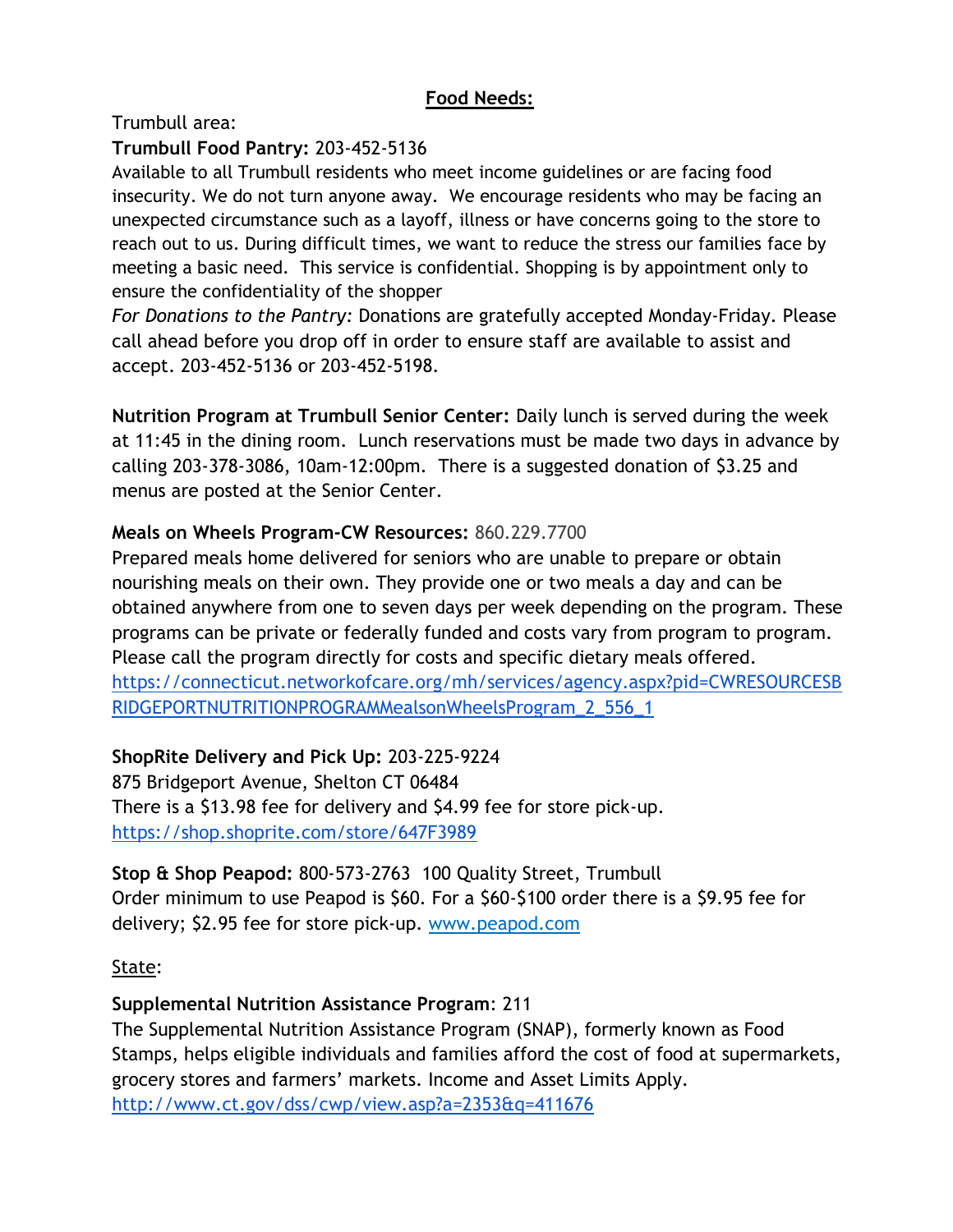## **Prescription Drug Coverage:**

## **Free of Discounted Drugs:**

There are numerous prescription drug assistance programs available to low income as well as uninsured families. Vouchers as well as free or low cost medications may be provided to those in need of help. Additional support may also be given to families or individuals that do not have health insurance. The assistance programs that help pay for medications, or that give free prescription drugs, including pharmaceutical companies or charities, are listed on the link. The government also has a number of benefit programs that can help pay for some or all of a prescription drug. [https://www.needhelppayingbills.com/html/get\\_free\\_prescription\\_drugs.html](https://www.needhelppayingbills.com/html/get_free_prescription_drugs.html)

# **National Association of Counties (NACO) Prescription Drug Discount Card program.**

This free program will help uninsured and underinsured people save an average of 30% on prescription drug bills with no cost to the client. Through a partnership with medical provider CVS Caremark as well as tens of thousands of other pharmacies. Regardless of your income or insurance status, the discount card is free to sign up for and use. Caremark as well as other partners will negotiate the prescription bill discounts directly with participating pharmacies and drug companies. The card can be downloaded from the NACo website. www.nacorx.org/

# **CULTURAL ARTS & ACTIVITIES IN CONNECTICUT**

Connecticut has a vast array of cultural arts and activities to discover and explorer: museums, amusement parks, historical sites, opera, ballet, theatre, art galleries, music, sports, nature, and more. Click on the links below: <https://www.seniorcitizensguide.com/connecticut/listings/cultural.htm> <https://fairfieldcounty.beyondthenest.com/> <http://fairfieldcountyhappenings.com/> <http://www.tripbuzz.com/free-things-to-do/fairfield-county-ct>

## **DISABILITY/INDEPENDENCE RESOURCES**

**Access Independence:** 203-378-6977 80 Ferry Boulevard, Stratford CT 06615 Access Independence is a non-profit organization whose mission is to promote independence and opportunities for persons with disabilities through advocacy, empowerment and education. They offer disability assistance programs such as their Safe Harbor Program and Assistive Technology Program. http://accessinct.org/

**Bureau of Rehabilitation Services:** 203-683-0500 1057 Broad Street, Bridgeport, CT 06604 The Bureau of Rehabilitative Services consists of The Vocational Rehabilitative Program which provides vocational rehabilitation services to assist residents with significant disabilities to find and keep employment.

<http://www.ct.gov/connect-ability/lib/connect-ability/serviceresources/faq.pdf>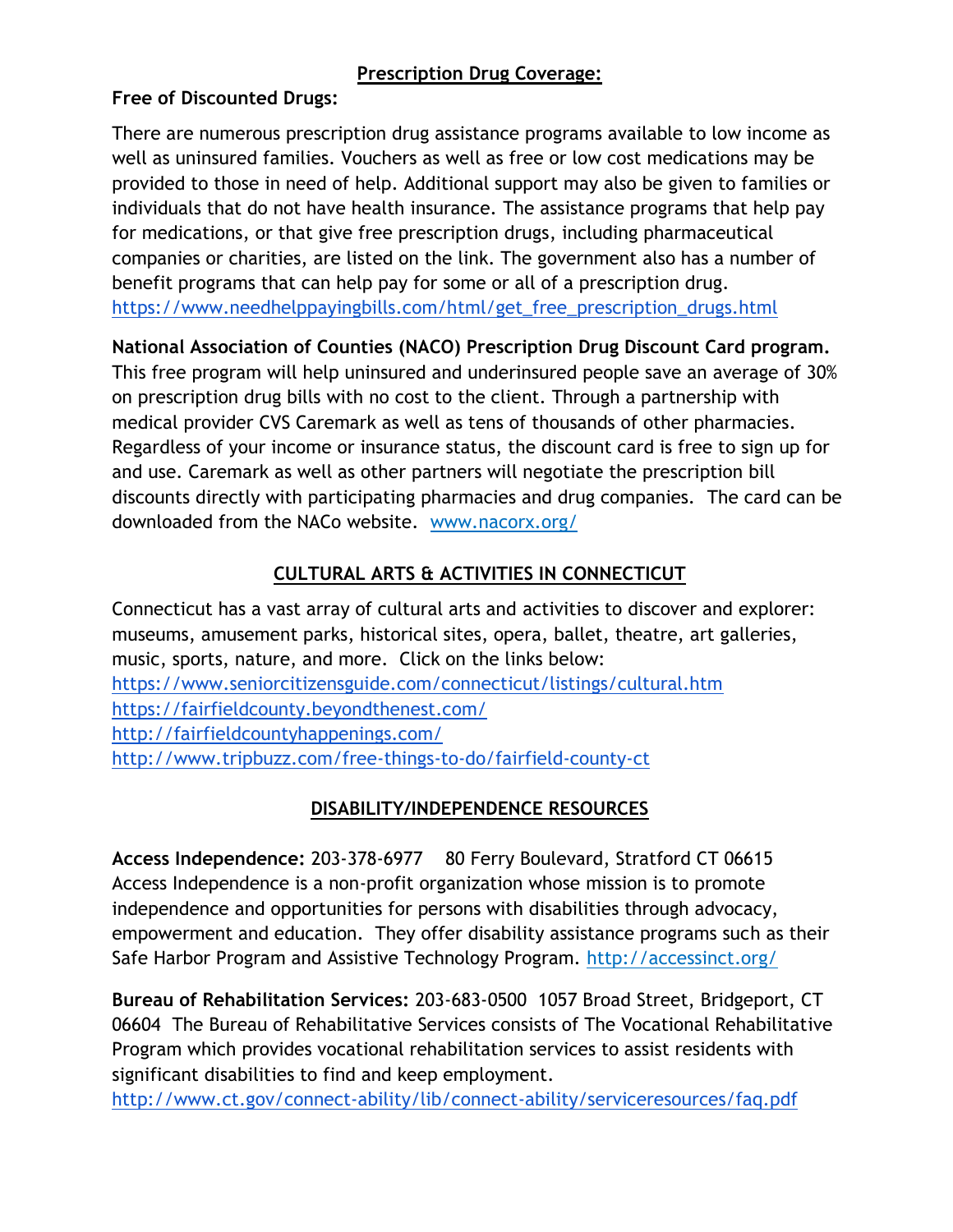## **CT Tech Act Program:** 860-424-4881

55 Farmington Avenue (12th Floor), Hartford, CT 06105 The Connecticut Tech Act Project's mission is to increase independence and improve the lives of individuals with disabilities through increased access to Assistive Technology for work, school and community living.

<http://cttechact.com/about/#sthash.DQmSu6zu.dpbs>

**Disability Resource Network:** 203-212-3330 340 Capitol Avenue, Bridgeport CT 06604 Day programs work on the acquisition, improvement, and retention of skills and abilities to prepare an individual for work and/or community participation, as well as supporting "meaningful socialization, leisure, and retirement activities. DRN offers Individualized Home Support where DRN staff will work with clients based out of the client's home. http://www.disability-resource.org

**The Kennedy Center:** 203-365-8522 2440 Reservoir Avenue, Trumbull CT 06611 The Kennedy Center provides a variety of services and programs to individuals with disabilities. They provide a wide range of services and supports: developmental, independent living assessments,

Alzheimer's/dementia with intellectual disabilities, therapeutic services, competitive integrated and supported employment. www.thekennedycenterinc.org

Each of the DDS Regions have established a Help Line to assist families who do not have a case manager to help access services. Help Line staff will assist you to apply for DDS Family Support Services or refer you to appropriate community resources and services. <https://portal.ct.gov/dds>

#### **DISPOSAL OF MEDICATIONS**

**Trumbull Police Department Drop Box**: 203-261-3665 158 Edison Road Trumbull Partnership Against Underage Drinking (TPAUD) and the Trumbull Police Department have worked together to establish a permanent drug collection box as a way to reduce the supply of drugs that can be potentially harmful to kids, the water supply, and the landfill. This is a safe, secure, and environmentally friendly way to collect unwanted or expired pharmaceuticals. The Drop box is located in the Police Department's lobby and is accessible 365 days of the year, 24/7. Keep medicine in its original container.

Accepted: prescription, over-the-counter, pet medication, vitamins/supplements, patches, ointments, and medication samples.

Not Accepted: inhalers, needles, hydrogen peroxide, aerosol cans, and hazardous waste.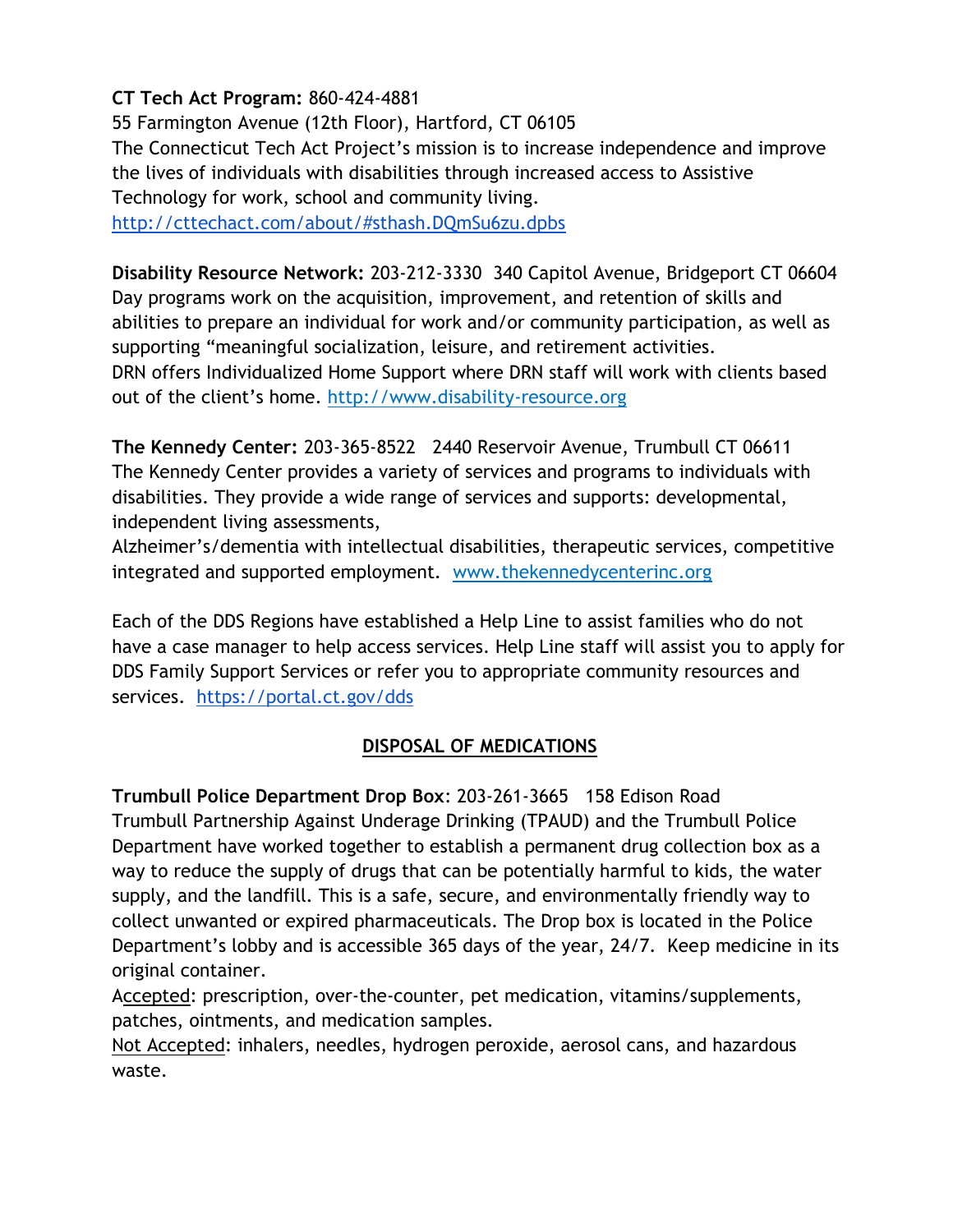## **EMPLOYMENT**

## **American Job Centers/Career Resources**: 203-333-5129

2 Lafayette Square, Bridgeport CT 06604 Provides services to unemployed and underemployed individuals seeking jobs and job search assistance, such as resources and workshops, at no cost. http://www.ajcswct.com/

## **Bureau of Rehabilitation Services:** 203-551-5500

1057 Broad Street, Bridgeport, CT 06604 The Bureau of Rehabilitative Services provides vocational rehabilitation services to residents with significant disabilities to find and keep employment. http://www.ct.gov/brs/cwp/view.asp?a=3890&q=456864

## **Dress for Success Mid-Fairfield County:** 203-333-6505

240 Fairfield Avenue, 2nd Floor, Bridgeport CT 06604 The Dress for Success Program provides clients with professional attire to secure employment. In addition, their Professional Women's Group (PWG) meets monthly and includes networking and career development workshops. https://midfairfieldcounty.dressforsuccess.org/

## **Goodwill Career Center:** 203-567-7975

397 Bridgeport Avenue, Shelton CT 06484

Goodwill provides free career counseling and workshops, operates career centers, and holds job fairs and GED classes. http://gwct.org/career-centers

#### **The Senior Community Service Employment Program (SCSEP):**

SCSEP provides seniors with an opportunity to learn skills that will assist them in finding permanent employment. Eligibility is income based.

Seniors (age 55 or older) may train an average of 18-20 hours per week in a community service agency (host agency) to develop and enhance skills while receiving "on the job" training. The goal is permanent, unsubsidized employment for the trainee at either the host agency or another employer. Host agencies are non-profit or government agencies that can provide on the job training. During SCESP enrollment, participants are paid through the Title V Program; the host agency is not responsible to pay any wages to the participant. www.doleta.gov/Seniors

## **Trumbull Public Library:** 33 Quality Street. 203-452-5197; Fairchild Nichols Memorial Branch, 1718 Huntington Turnpike 203-452-5196

The Trumbull Library offers several online resources that patrons can use either from home or in-house to seek employment: help with writing a resume, job postings, exploring careers, preparing for an interview and more. They also offer a service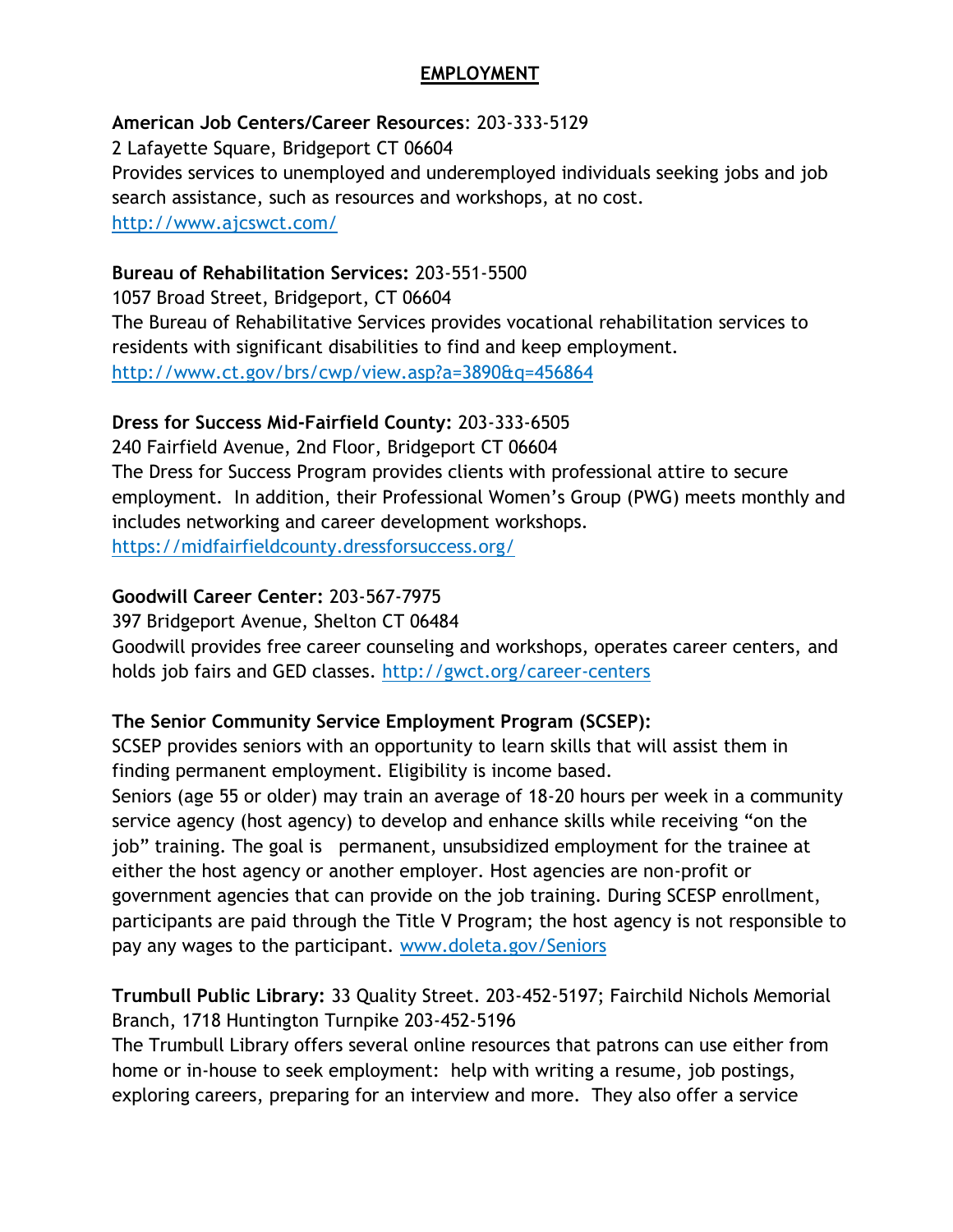called Librarian by Appointment, where patrons can make an appointment with a reference librarian to go over any of these resources, as well as computer instruction. The library from time to time offers job/career workshops. <http://www.trumbullct-library.org/>

## **GERIATRIC ASSESSMENT**

A Geriatric Assessment is a comprehensive evaluation of an older adult's physical, mental and emotional state, designed to improve the quality of life, reduce the need for hospitalization or premature institutionalization and empower them to live independently for as long as possible.

## **Bridgeport Hospital Center for Geriatrics:** 203-384-3388

95 Armory Road, Stratford, CT 06614

The geriatric experts at Bridgeport Hospital provide individualized care recommendations to ensure that older patients receive the special care they require and work to meet the needs of the patient's family as well. Services include assessment, home visits, emergency medicine services, psychiatric services and in and outpatient psychiatric services.

<http://www.bridgeporthospital.org/geriatrics/default.aspx>

## **Griffin Hospital Geriatric Assessment Center:** 203-732-7328

67 Maple Avenue, #1 Derby, CT 06418

The Griffin Center offers a "welcome to Medicare" physical exam available during the first 6 months of obtaining Medicare Part B coverage; medical, depression and functional screenings; gait and balance assessment; memory impairment assessment; mild cognitive impairment and dementia evaluations, psychosocial evaluation, medication assessment; osteoporosis screening and treatment and will develop a treatment plan with recommendations.

http://www.griffinfacultyphysicians.org/Specialty-Care/Geriatric-Medicine

## **Jewish Senior Services:** 203-396-1240

4200 Park Avenue, Bridgeport, CT 06604

Services include geriatric care consultation, memory and cognitive disorders evaluation and management, medication management, caregiver education and support, and social service coordination.

<https://jseniors.org/services/advocacy-education/care-management-2/>

## **Waveny Brown Geriatric Evaluation Clinic:** 203-594-5200

3 Farm Road, New Canaan, CT 06840

Professional recommendations by their team of experts can assist in maximizing safety, functions of daily living, and quality of life. Ultimately, these recommendations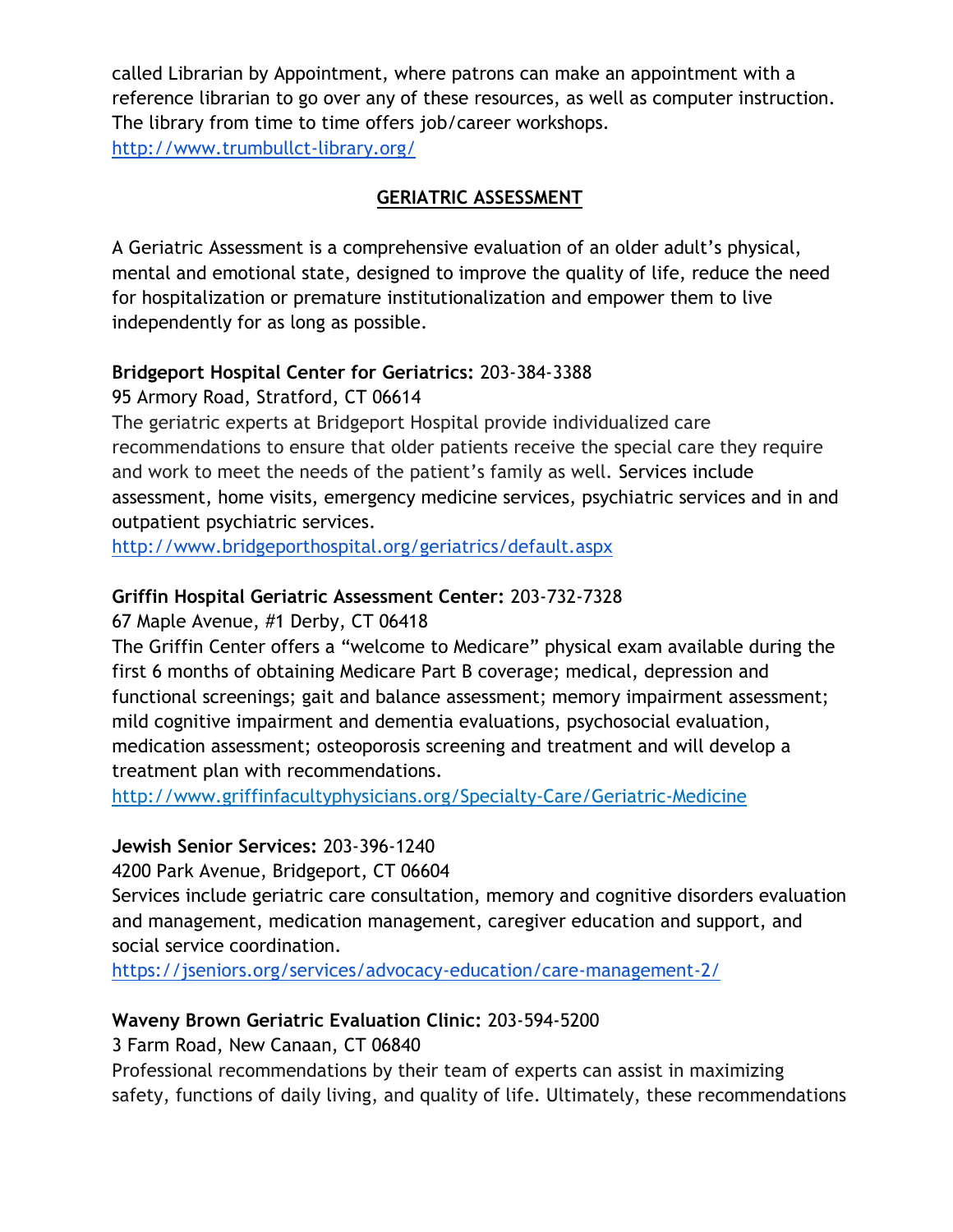may enable individuals to remain safely at home for as long as possible. Services include comprehensive medical geriatric evaluation, development of personalized care recommendations, liaison with family, caregivers and physicians and act as an information and referral source. Optional home care services, care management, and follow-up monitoring are available.

[https://www.waveny.org/day-and-outpatient-programs/brown-geriatric-evaluation](https://www.waveny.org/day-and-outpatient-programs/brown-geriatric-evaluation-clinic.html)[clinic.html](https://www.waveny.org/day-and-outpatient-programs/brown-geriatric-evaluation-clinic.html)

#### **Yale-Dorothy Adler Geriatric Assessment Center:** 203-688-6361

The Adler Center: 874 Howard Ave, New Haven, CT 06519 Services include an assessment for problems related to changes in cognitive function, falls, mobility and musculoskeletal complaints, caregiver counseling and assessment for nursing home and assisted living placement. Evaluation of decision-making capacity and driving ability are also incorporated into the assessment when pertinent. Specialized assessments are provided to individuals with developmental disabilities and recurrent falls. https://www.ynhh.org/services/aging/geriatric-assessment.aspx

## **INSURANCE**

## **Access Health CT**: 1-855-805-4325

Access Health CT is Connecticut's official health insurance marketplace. It offers Connecticut residents and small employers a range of qualified health coverage options. Individuals, families and small businesses can get financial help with their health care coverage costs if they qualify. There is an open enrollment period each year. Call center to see if you are eligible for either a Qualified Health Plan or Husky. www.accesshealthct.com

**Husky Health Program:** 1-877-284-8759 HUSKY Health offers coverage to eligible elders, relative caregivers, elders, individuals with disabilities, adults without dependent children, among others. HUSKY Health provides a comprehensive health care benefit package, including preventive care, primary care and specialist visits, hospital care, behavioral health services, dental services, and prescription medications. Income and asset limits apply. <https://ct.gov/hh/site/default.asp>

**Insurance companies with participating dental and vision policies:** [https://portal.ct.gov/CID/Life-And-Health/Companies-with-Approved-Individual-](https://portal.ct.gov/CID/Life-And-Health/Companies-with-Approved-Individual-Health-Insurance-Policies)[Health-Insurance-Policies](https://portal.ct.gov/CID/Life-And-Health/Companies-with-Approved-Individual-Health-Insurance-Policies)

**Medicaid:** 877-267-2323 Medicaid is a federal and state program that helps with medical costs for some people with limited income and resources. Medicaid also offers benefits not normally covered b[y](https://en.wikipedia.org/wiki/Medicare_(United_States)) [Medicare,](https://en.wikipedia.org/wiki/Medicare_(United_States)) including nursing home care and personal care services. <https://www.medicaid.gov/>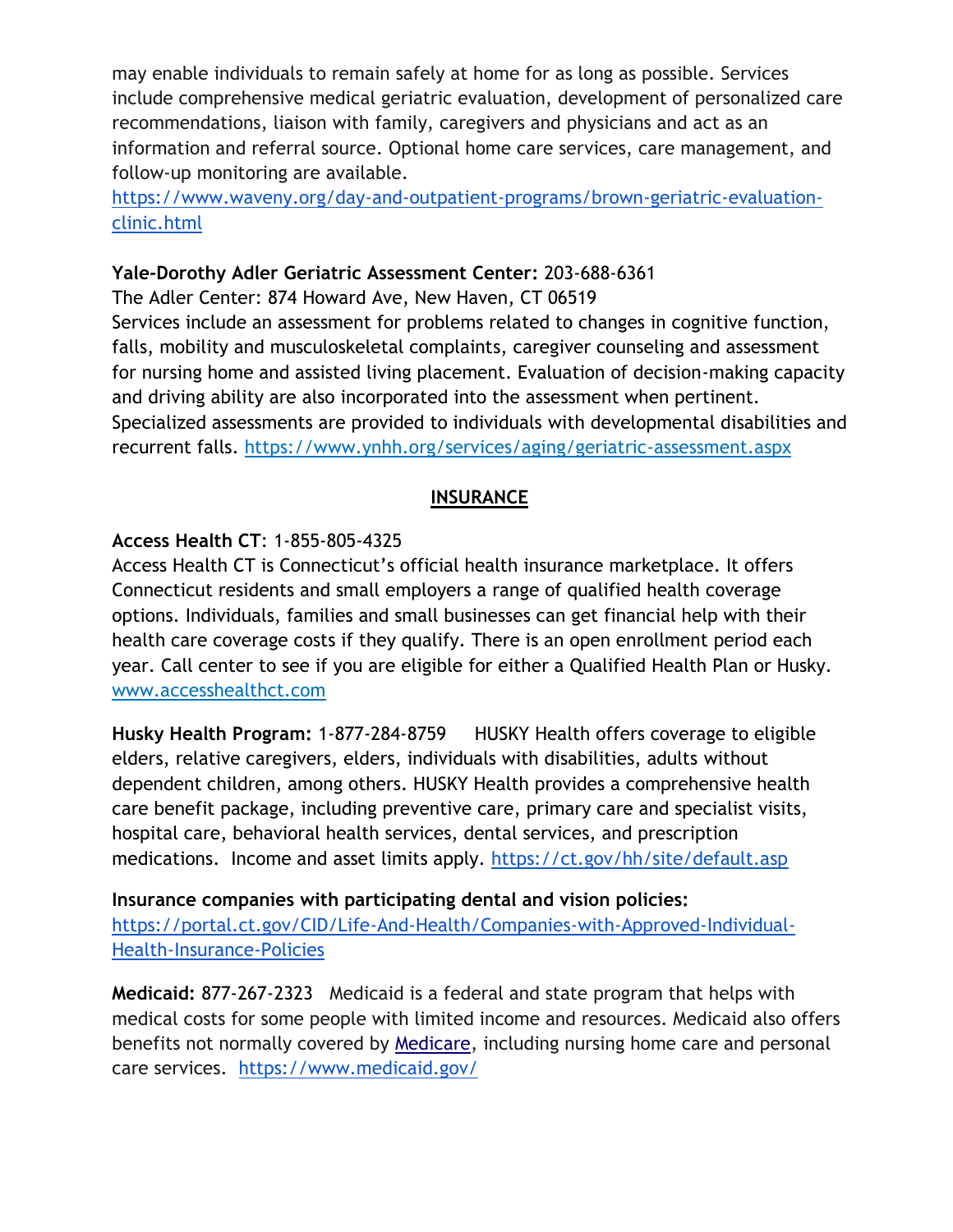#### **Medicare Savings Program**: 1-800-994-9422

The Medicare Savings Program (MSP) is federally funded and designed to help eligible individuals with limited income and resources pay for their Medicare premiums, deductibles, copayments and coinsurance. There are three Programs, depending upon income. These programs may help pay Medicare Part B premiums, deductibles and coinsurance. www.ctgov/medicaresavings

## **LEGAL SERVICES**

**[AARP Legal Services Network:](http://connecticut.networkofcare.org/mh/services/agency.aspx?pid=AARPNATIONALOFFICEAARPLegalServicesNetwork_2_556_1)** 888-687-2277 AARP Legal Services Network offers AARP members a free initial consultation of up to 30 minutes with an attorney specializing in areas important to older adults. Fees for additional legal services are offered at discounted rates, such as simple wills for \$50 and power of attorney/living wills for \$35. Participating attorneys are listed on the AARP website: <https://www.aarp.org/>

**Connecticut Bar Association:** 203-335-4116 The CBA is a nonprofit organization dedicated to promoting public service and advancing the principles of law and justice and can assist in finding an attorney by area and specialty. <https://www.ctbar.org/public>

## **Connecticut Legal Services:** 203-336-3851

1000 Lafayette Blvd, Suite 950; Bridgeport, CT 06604 Connecticut Legal Services (CLS) is a non-profit law firm dedicated to improving the lives of low-income people by providing access to justice. They do not handle criminal cases. If you need an attorney and don't think you will qualify for free legal aid, you should contact the Fairfield County Bar Association Lawyer Referral Service: 203-335-

4116. https://ctlegal.org/

## **Consumer Law Project for Elders**: 1-800-296-1467

Persons age 60 and older of any income and asset level can call the CLPE Hotline with a consumer problem. CLPE's staff of attorneys and paralegals help older adults with questions and issues surrounding bankruptcy, identity theft, dispute of goods and other services. [https://www.aoascc.org/Customer-](https://www.aoascc.org/Customer-Content/www/CMS/files/info_library/CLPE_Brochure_English.pdf)

[Content/www/CMS/files/info\\_library/CLPE\\_Brochure\\_English.pdf](https://www.aoascc.org/Customer-Content/www/CMS/files/info_library/CLPE_Brochure_English.pdf)

## **CT Law Help:** 1-800-453-3320

If you want to talk with someone about a legal problem or think you may need the services of an attorney. <https://ctlawhelp.org/en/contact>

## **Fairfield County Lawyer Referral Service**: 203-335-4116

Lawyer referral service for Fairfield County matches callers with attorneys who are qualified to handle the callers' legal questions. Clients receive a 30-minute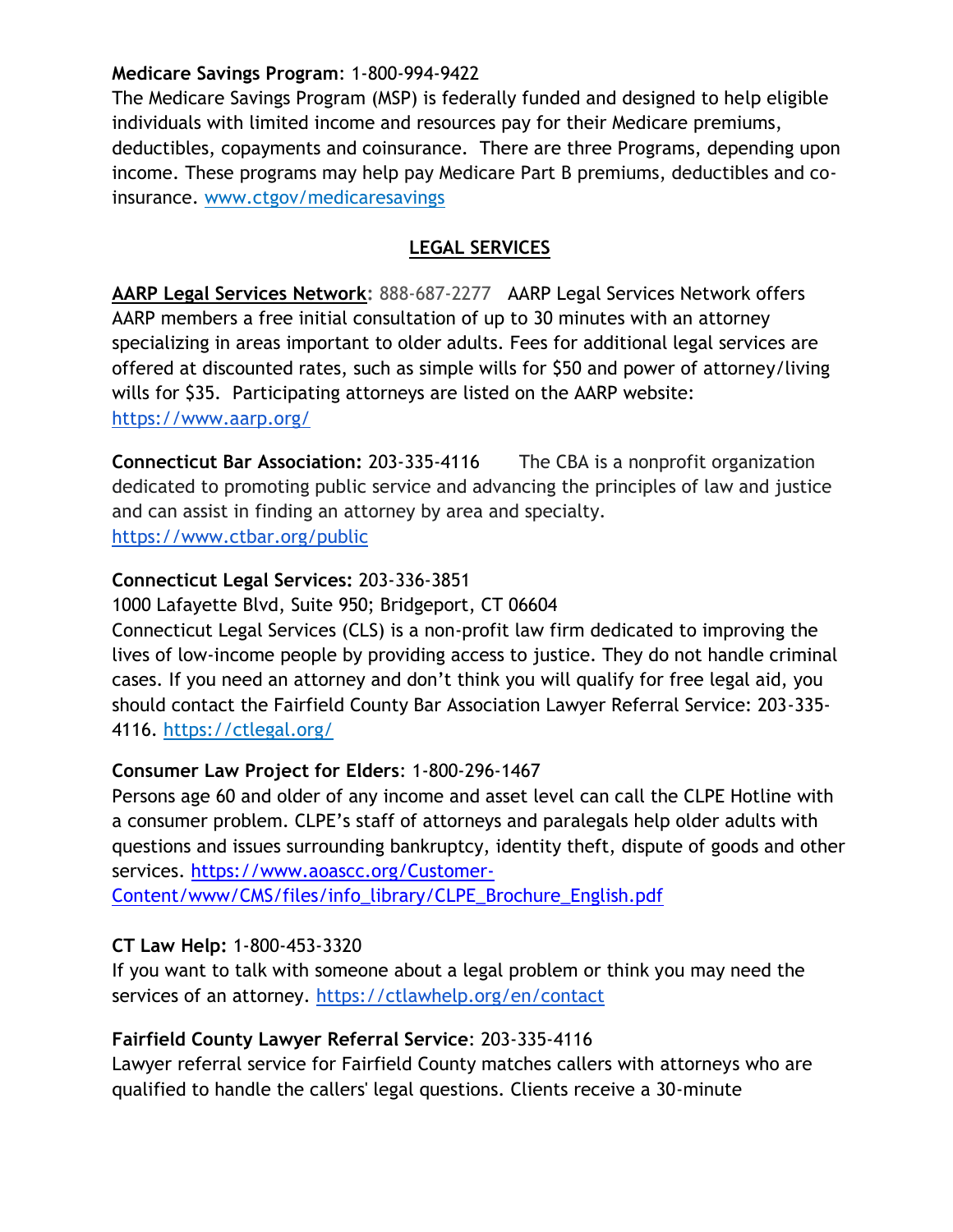consultation for a fee of \$40. Consultations are conducted in the attorney's office unless alternative arrangements can be set up with the attorney. Pro bono (free) services are not available through the lawyer referral service. <http://www.bridgeportbar.org/fairfield-county-lawyer-referral-service/>

## **Modest Means Reduced Fee Referral Program:** 203-562-5750

The New Haven County Bar Association sponsors a referral program for certain types of family law, landlord/tenant, unemployment compensation and minor criminal cases. There is a \$25 referral fee to use this service. If the individual qualifies under our Financial Guidelines, they would be referred to an attorney who has agreed to consult with clients and possibly take the case for a \$60 an hour fee, which is lower than the usual hourly rate in this area. That fee includes a \$500 retainer, which the client would need to provide up front, and which would pay for the first 8 hours or so of legal assistance. <https://www.newhavenbar.org/page/MMP>

## **National Academy of Elder Law Attorneys, Inc:**

Elder law and special needs attorneys can address: general estate planning; planning for incapacity with alternative decision-making documents and planning for possible long-term care needs, including nursing home care; locating the right care and coordinating the financial resources for the cost of care; ensuring the client's rights to quality care. <https://www.naela.org/>

#### **Need Help Paying the Bills:**

Law programs for senior citizens to advise on wills, powers of attorney, guardianships, advice and support in dealing with nursing home issues and other health care issues that only the elderly may be faced with.

[https://www.needhelppayingbills.com/html/get\\_free\\_legal\\_advice\\_and\\_assi.html](https://www.needhelppayingbills.com/html/get_free_legal_advice_and_assi.html)

#### **MEDICAL EQUIPMENT AND SUPPLIES**

Call the Trumbull Senior center 203-452-5198 to inquire about borrowing a wheelchair, shower chair, walker or cane.

**Access Independence:** 203-378-6977 80 Ferry Boulevard, Stratford, 06615 Access Independence is a disability service who provides core independent living services to individuals with any type of disability. They help by offering gently used, durable medical equipment such as wheelchairs, walkers, scooters, low vision aids and communication devices for people with physical or developmental disabilities. Please make an appointment to receive help or to donate your used medical equipment[.http://connecticut.networkofcare.org/mh/services/agency.aspx?pid=ACCE](http://connecticut.networkofcare.org/mh/services/agency.aspx?pid=ACCESSINDEPENDENCEDonorServices_2_556_1) [SSINDEPENDENCEDonorServices\\_2\\_556\\_1](http://connecticut.networkofcare.org/mh/services/agency.aspx?pid=ACCESSINDEPENDENCEDonorServices_2_556_1)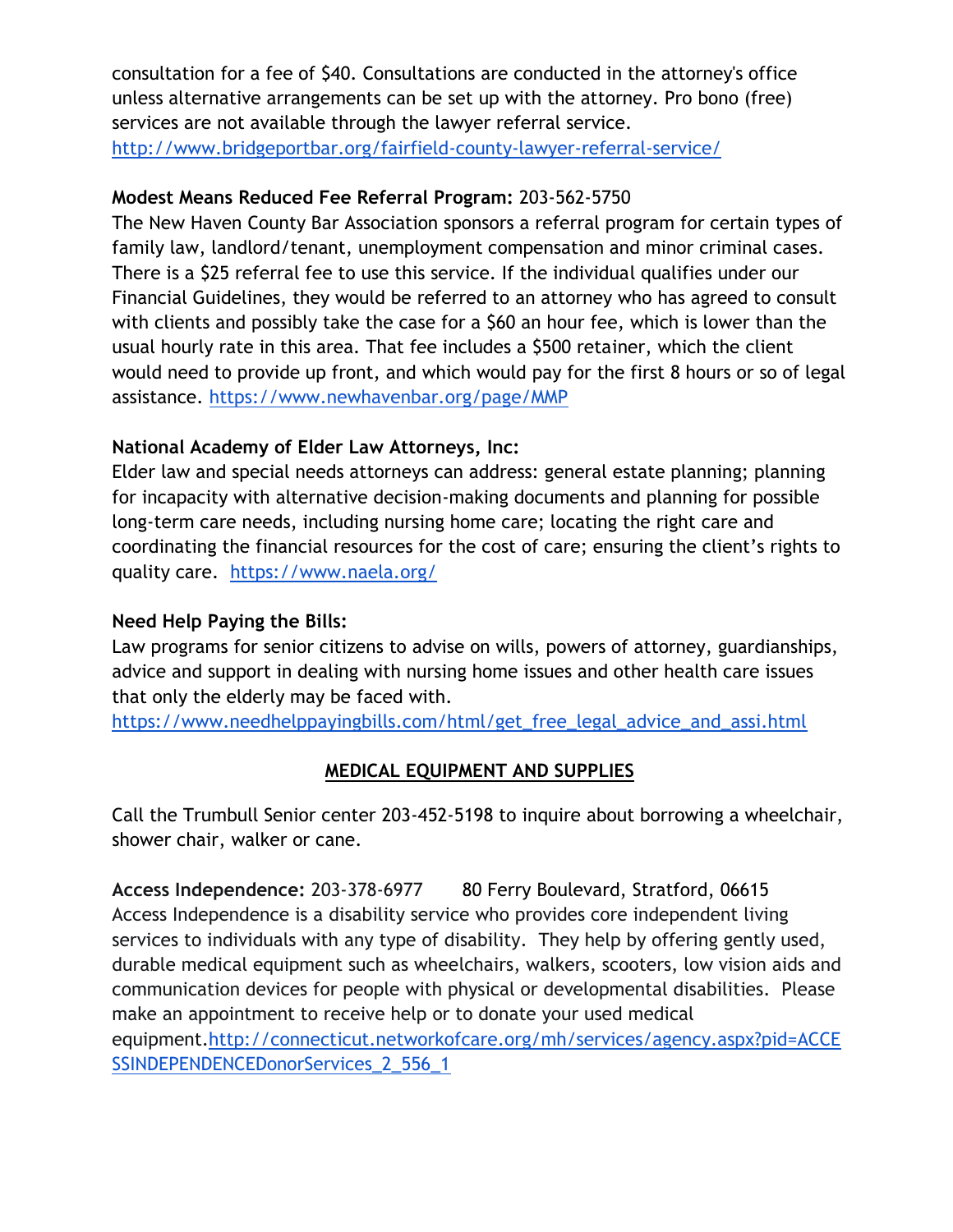## **Durable Equipment Assistance programs:**

Find free assistive technology and durable equipment assistance programs. Assistance is available for either paying for all or a portion of the cost to obtain durable equipment. Depending on the applicant's situation, many government agencies and non-profits listed on the link below can offer help.

Durable equipment can include a number of different items. It will always be for home use and the goal is to help the patient improve their quality of life, such as wheelchairs, scooters, hospital beds, Nebulizers, oxygen machines and many others. [https://www.needhelppayingbills.com/html/durable\\_equipment\\_assistance.html](https://www.needhelppayingbills.com/html/durable_equipment_assistance.html)

## **England Equipment Center (NEAT):** 860-243-2869

The Equipment Restoration Center (ERC) has a large inventory of gently used durable medical equipment such as restored equipment (walkers, canes, shower benches, wheelchairs, scooters, and more. Save 50% to 80% of the cost of the same item when new. Donate equipment to benefit people with limited or no insurance coverage - free pick up and tax deductible.

They also offer assistance with technology services. [www.neatmarketplace.org](http://www.neatmarketplace.org/)

# **PHARMACIES THAT OFFER FREE DELIVERY**

**Medical Arts Trumbull Pharmacy:** 203-590-3737 15 Corporate Drive Ste 1-2 Monday-Friday 8:00am-9:00pm Saturday-Sunday 9:00am-7:00pm <https://stores.healthmart.com/medicalartstrumbullct/stores.aspx>

**Trumbull Pharmacy:** 203-590-7555 10 Broadway Road Monday-Friday 8:00am-9:00pm Saturday-Sunday 9:00am-7:00pm Drive-up service available as well <http://www.trumbullpharmacy.com/>

#### **PROTECTIVE SERVICES**

Protective Services for the Elderly (PSE) is designed to safeguard people 60 years+ from physical, mental and emotional abuse, neglect and abandonment and/or financial abuse and exploitation. If you suspect an older adult is being abused or is in critical need, please contact 211 and request to make a report to protective services. If it is an emergency, be sure to call 911.

**Protective Services for the Elderly (PSE) State of CT Department of Social Services direct number:** 888-385-4225; Bridgeport Office: 203-551-2700; Emergency 2-1-1 or 911 [https://portal.ct.gov/-/media/Departments-and-Agencies/DSS/Social-Work-](https://portal.ct.gov/-/media/Departments-and-Agencies/DSS/Social-Work-Services/psebrochure.pdf?la=en)[Services/psebrochure.pdf?la=en](https://portal.ct.gov/-/media/Departments-and-Agencies/DSS/Social-Work-Services/psebrochure.pdf?la=en)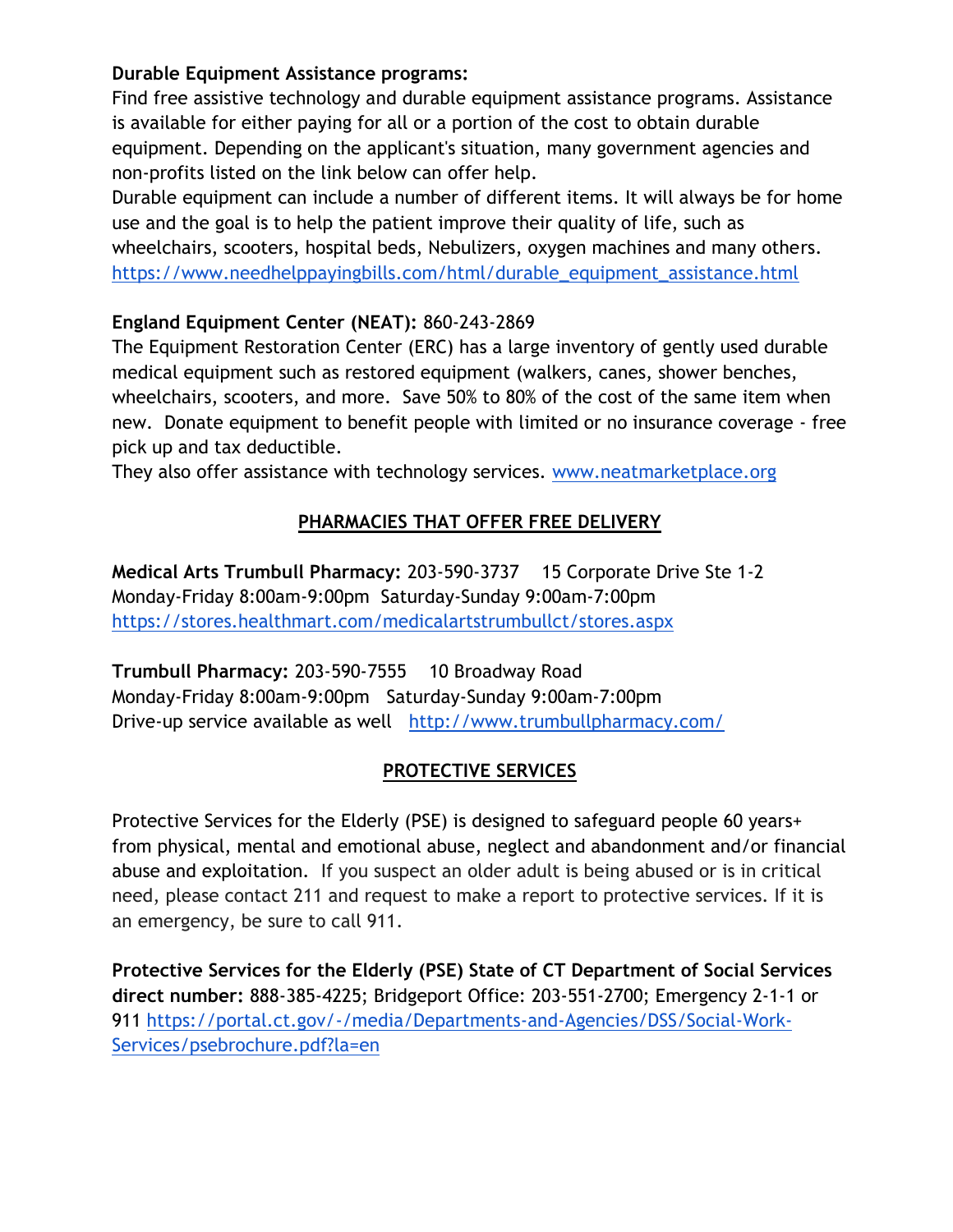## **Jewish Senior Services - The Center for Elder Abuse Prevention & Emergency sheltering:** 203-396-1097

The Center for Elder Abuse Prevention Center's mission is to empower victims through safe haven and services, and champion safer communities for older adults through intervention, prevention and collaboration. The Emergency Shelter at The Center for Elder Abuse Prevention offers a wide range of services on elder abuse and elder abuse prevention with prompt access to their crisis "Shelter Without Walls" providing confidential, emergency, short-term housing and support services for victims. Working collaboratively with partners, The Center for Elder Abuse Prevention can provide access to non-medical home care, adult day services, geriatric assessments and care management services to those individuals who qualify. www.jseniors.org

## **RECREATION/LEISURE**

**America the Beautiful:** A pass is your ticket to more than 2,000 federal recreation sites. Each pass covers entrance fees, standard amenity fees and day at national parks and national wildlife refuges as well as standard amenity fees (day use fees) at national forests and grasslands, and at lands managed by the Bureau of Land Management, Bureau of Reclamation and U.S. Army Corps of Engineers. A pass covers entrance, standard amenity fees and day use fees for a driver and all passengers in a personal vehicle at per vehicle fee areas (or up to four adults at sites that charge per person). https://www.nps.gov/planyourvisit/passes.htm

**Charter Oak Pass:** 860-424-3200 79 Elm Street, Hartford, CT 06106 This is a lifetime pass which provides free access to CT residents 65+, to Gillette Castle, Dinosaur Park and Fort Trumbull State Park. CT residents who are 65 years or age or older. To obtain a pass send a photocopy of your current CT driver's license or other legal proof of age and residency to DEEP Charter Oak Pass, State Parks Division, 79 Elm Street, Hartford, CT 06106 or you may click on the link below to find a location to pick up in person.

<http://www.ct.gov/deep/cwp/view.asp?a=2716&q=325090>

# **InSports**: 203-368-1214 29 Trefoil Drive, Trumbull

Insports' mission is to promote health, wellness and safety through sports, non-sport related recreational activities, and active entertainment in their state-of-the-art facility. Along with adult leagues such as corn hole, basketball and pickleball, Insports has a full restaurant and bar serving beer and wine.

Insports offers 3-month memberships of pickleball, M/W/F 9:30am-12:30pm, for \$50 or a drop in fee of \$5.00. Call for timing details. <http://insportscenters.com/>

# **LA Fitness:** 203- 683-1321 5065 Main Street, Trumbull

LA Fitness offers 20+ group classes such as yoga, zumba, pilates, cycling as well as basketball, racquetball, a heated pool and personal training. They also offer a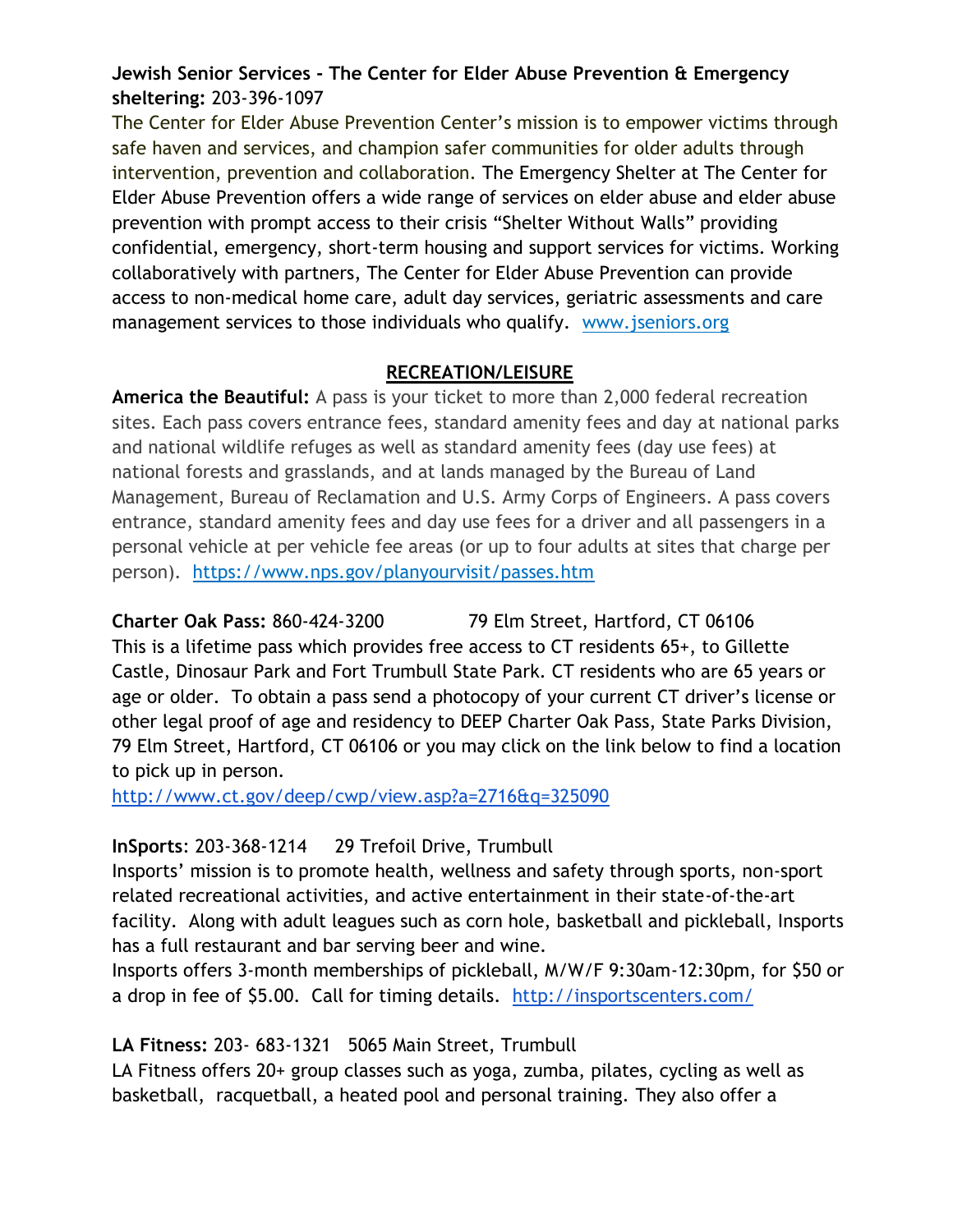SilverSneakers® class for seniors wanting to focus on overall total-body conditioning. Your instructor will guide you through a series of exercises using resistance tools to help build muscle and tone allowing you to go at your own pace.

Their Senior Fit program is an easy-to-follow workout designed to increase energy and stamina. The included use of lightweight dumbbells helps to improve muscle strength and bone density.

#### Lakewood-Trumbull YMCA: 203-445-9633 20 Trefoil Drive

The YMCA offers a variety of fitness programs with their focus on health and fitness. Membership fees are based on income level and they are also Silver Sneakers participants. Check the website for classes as well as drop in programs such as \$5.00 pickleball sessions. There is also an outdoor facility located in Monroe. <https://cccymca.org/locations/lakewood-trumbull/>

#### **Mall Walking Club -** Trumbull Wellness Nurse: 203-452-5134

The Trumbull Senior Center Walking Group meets on Thursday's at 1:00pm in the Mall in front of Target on the second floor. The mall is climate controlled and offers a great way to stay fit in all types of weather. Please call the Center prior to joining the group to ensure they will be meeting.

**Trumbull Continuing Education:** 203.452.4554 72 Strobel Road The Trumbull Continuing Education program offers not only academic programs for both youth and adults but also offers various recreational programs, conveniently held at Trumbull High School. Please check their website for the schedule. <https://www.trumbullconted.org/CourseCatalog/catalogView.asp?id=58>

**Trumbull Parks and Recreation:** 203-452-5064 Recreational opportunities include more than 20 parks; a 9 and 18-hole course at Tashua Knolls; more than 20 tennis courts, some lined for pickleball and many lit for night play; basketball and volleyball courts; one indoor and two outdoor swimming pools; two sprinkler park areas; hiking trails and numerous fields. Year round vehicle parking stickers are required, free-ofcharge, and can be picked up at the Trumbull Recreation Department, 5892 Main Street, Monday-Friday 9:00-5:00. Most recreational programming through the Town of Trumbull offers seniors 62+ receive a 20% discount on classes.

Concerts in the Park is a series of outdoor concerts throughout the summer months at the Town Hall Green, 7:00-8:30pm Tuesday evenings. Bring a lawn chair and enjoy the music. Rain dates are the following Thursday. Please check the website for start/end dates. <http://www.trumbull-ct.gov/content/10633/default.aspx>

**"Trumbull Treks":** The Town of Trumbull has created a set of route maps of the trails in our beautiful parks as well as residential walking areas located near municipal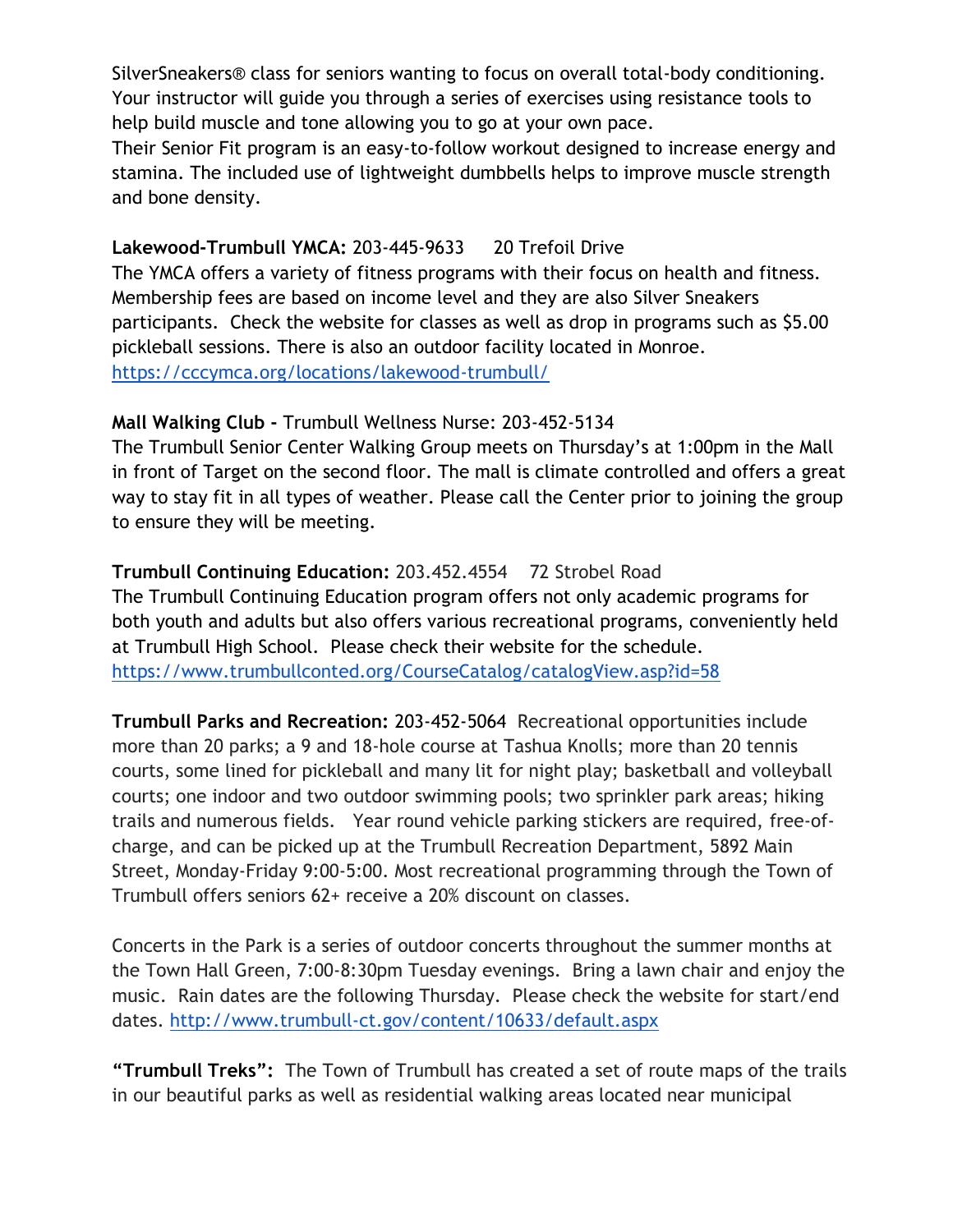buildings. Most routes have accessible parking. Rails to Trails is a 5 mile paved, level trail which does not require a parking sticker as it is a State park. Entrances/parking are on Tait Road and Whitney Avenue. The Trails continue into Monroe as well. <http://www.trumbull-ct.gov/content/10633/43026/default.aspx>

## **RESPITE SERVICES**

Respite provides "short breaks" to family caregivers so they have time for themselves including activities outside the home such as running errands, grocery shopping, keeping doctor appointments, getting away on vacation, nights out with friends, etc.

## **Caregiver Support Group at Waveny Care Center:** 203-594-5200

3 Farm Road, New Canaan, CT 06840

The Waveny provides a full day of social interaction and meaningful therapeutic recreation activities in a nurturing, secure environment to seniors suffering with Alzheimer's disease, memory loss or some other form of dementia. Their Program is designed to enhance the quality of life for older adults in the community who may require personal care and assistance, medical monitoring, medication administration, a secure setting, or simply more social interaction throughout their day. They also offer short-term overnight visits. [www.waveny.org](http://www.waveny.org/)

## **Connecticut Alzheimer's Respite Program:** (SW Region) 203-333-9288

Respite care services include, but are not limited to: adult day care, home health aide, homemaker, companion, skilled nursing care or short-term nursing care. portal.ct.gov/DORS/Content-Pages/Programs/Connecticut-Statewide-Respite-Care-Program

#### **Griswold Home Care:** 203-502-7900

1122 Broadbridge Ave, Stratford, CT 06615

Respite care can include things like light housekeeping, personal care such as bathing or dressing, travel accompaniment to appointments, grocery shopping, errands, and more.

<https://www.griswoldhomecare.com/services/respite-care-for-family-caregiver/>

## **National Family Caregivers Program:** 203-333-9288

10 Middle Street, Bridgeport, CT 06604

NFCSP is a federally-funded Program under the Older Americans Act. The program offers a variety of support services to family caregivers, and/or older individuals who are relative caregivers to anyone over the age of 60.

[https://www.myplacect.org/family-caregivers/national-family-caregiver-support](https://www.myplacect.org/family-caregivers/national-family-caregiver-support-program/)[program/](https://www.myplacect.org/family-caregivers/national-family-caregiver-support-program/)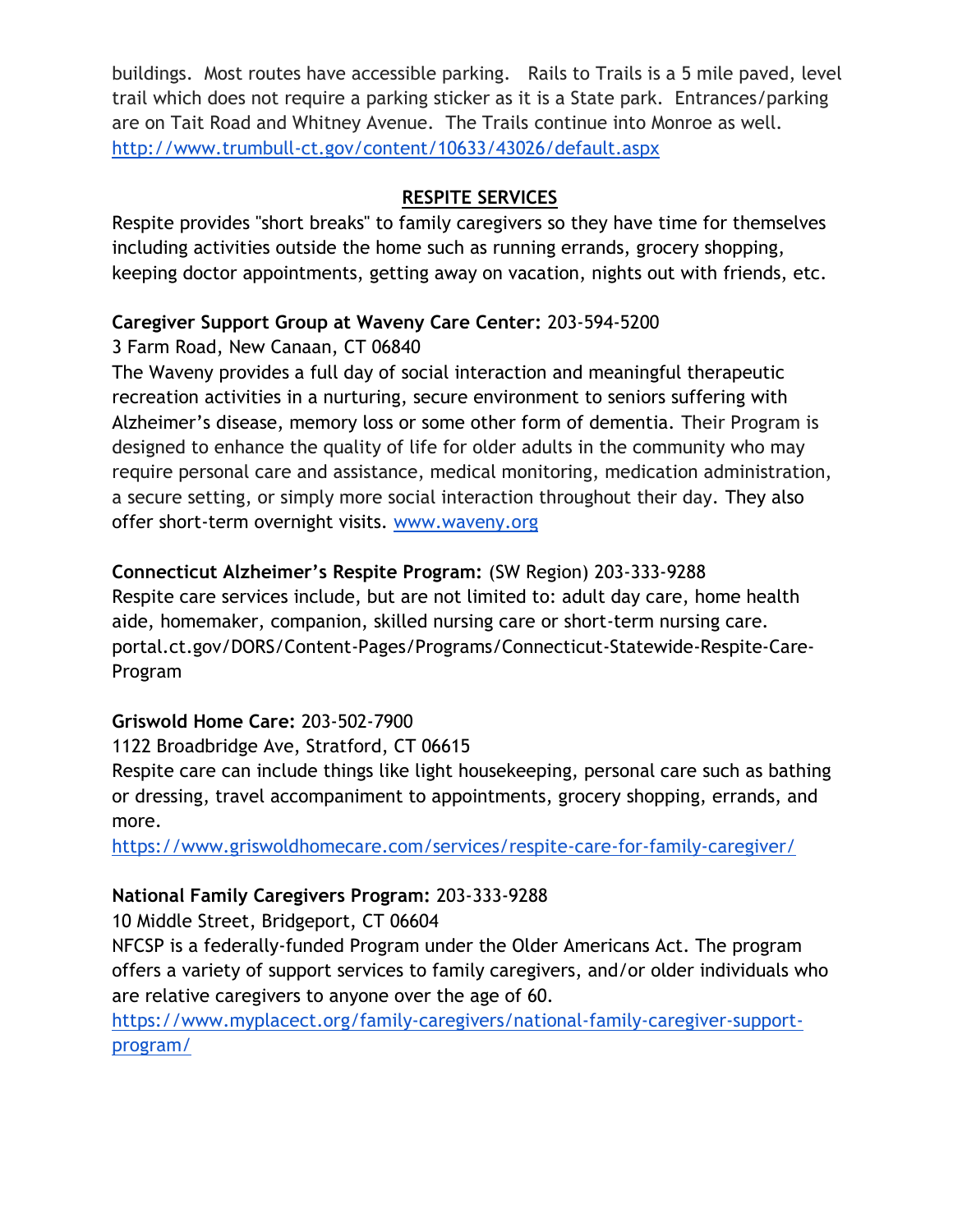## **SKILLED NURSING FACILITIES**

A skilled nursing facility (SNF) is a place of residence for people who require constant nursing care and have significant deficiencies with activities of daily living. Residents include the elderly and younger adults with physical disabilities. Adults 18 or older can stay in a skilled nursing facility to receive physical, occupational, and other rehabilitative therapies following an accident or illness or for long term care. Use this link to find updated skilled nursing facilities in the Connecticut area as well as their ratings. www.medicare.gov

# **Cambridge Health & Rehabilitation Center:** 203-372-0313

# 2428 Easton Turnpike, Fairfield CT 06825

Cambridge meets the needs of individuals who require short-term rehabilitative care following hospitalization or are in need of long-term skilled nursing care. They provide physical therapy, occupational therapy and speech therapy as well as medical services including pulmonary rehabilitation, heart failure services for CHF, cardiac recovery, amputee rehabilitation, stroke rehabilitation, and wound care management. They are an affiliate o[f](http://nationalhealth.wpengine.com/) [National Health Care Associates,](http://nationalhealth.wpengine.com/) a leader in short-term rehabilitation and skilled nursing care services throughout the Northeast. National Health Care's signature "[Passport Rehabilitation](http://www.passportrehab.com/)" program was specifically designed to meet the needs of individuals requiring a short-term rehabilitative stay following a surgical procedure or an acute medical episode.

<https://cambridgem.com/>

# **Carolton Chronic & Convalescent Home:** 203-255-3573

## 400 Mill Plain Road Fairfield CT 06824

Carolton offers short and long-term care including physical, occupational and speech therapies; cardiac rehabilitation; joint replacement and orthopedic rehabilitation; wound care; hospice care; post-op recovery; respite care; and long-term care <http://carolton.com/>

# **Connecticut Long Term Care Ombudsman:** CT 860-424-5200. Southwestern CT 203- 597-4181

The Long Term Care Ombudsman Program (LTCOP) works to improve the quality of life and quality of care of Connecticut citizens residing in nursing homes, residential care homes and assisted living communities. The Long Term Care Ombudsman Program works to improve the quality of life and quality of care of Connecticut citizens residing in nursing homes, residential care homes and assisted living communities. CT[:](https://www.ct.gov/ltcop/site/default.asp) <https://www.ct.gov/ltcop/site/default.asp>

Southwestern CT[:](https://www.ct.gov/ltcop/cwp/view.asp?a=2868&q=333104) <https://www.ct.gov/ltcop/cwp/view.asp?a=2868&q=333104>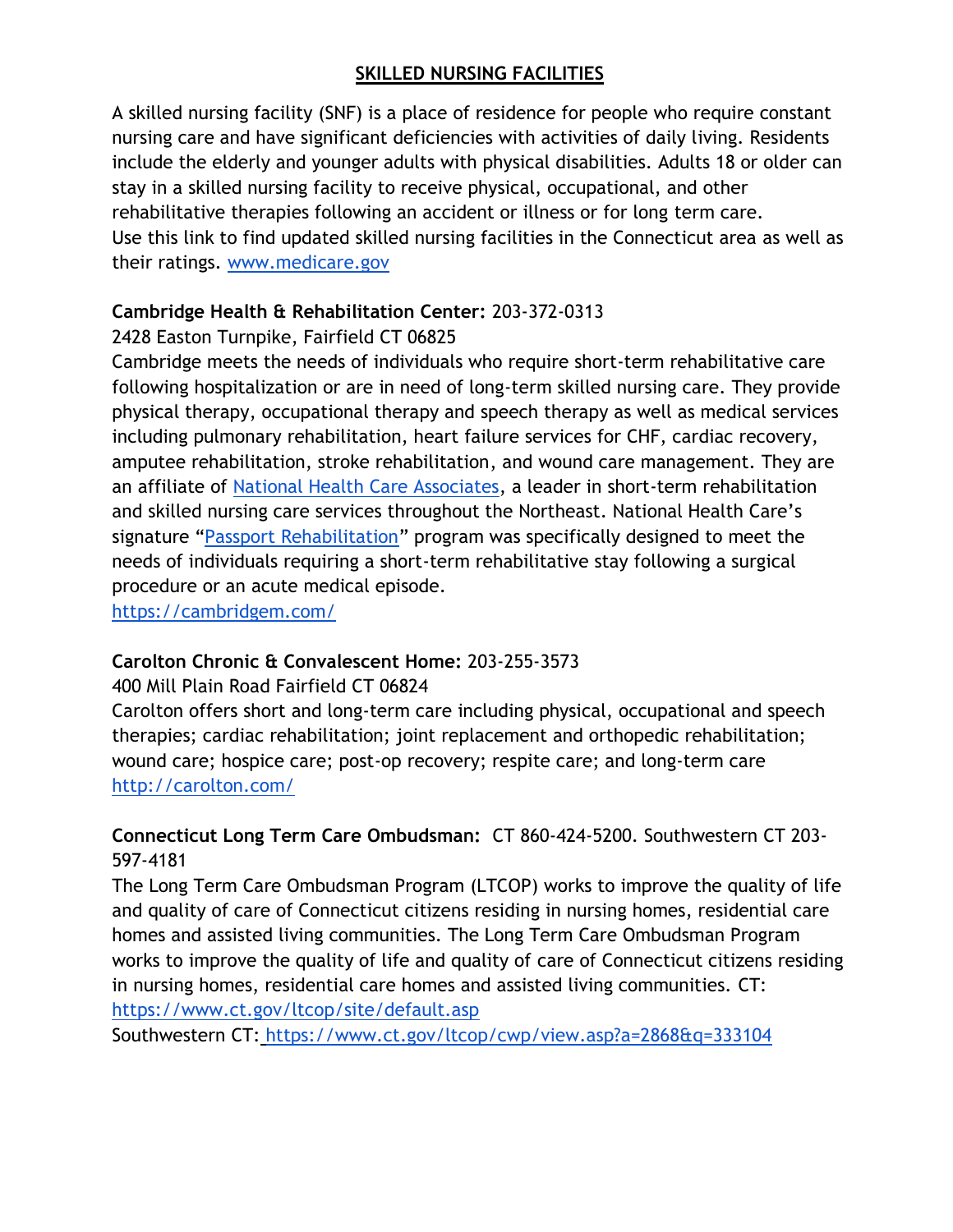## **Lord Chamberlain Manor/Nursing & Rehab Center:** 203-375-5894

7003 Main Street, Stratford CT 06614

Lord Chamberlain offers long-term care and end-of-life services. Care is provided for long-term residents with chronic illness, dementia and other conditions. Lord Chamberlain specializes in caring for patients with cardiovascular disease, neurological conditions, such as stroke, and post-surgical needs.

<https://www.lordchamberlain.net/>

## **Ludlowe Health Care:** 203-372-4501

118 Jefferson Street Fairfield CT 06825

Ludlowe provides both short and long-term care including physical therapy, occupational therapy and speech therapy. Thei[r](http://ludlowecenterhealth.com/ludlowe/services) [services](http://ludlowecenterhealth.com/ludlowe/services) include pulmonary rehabilitation, heart failure services for CHF, cardiac recovery, amputee rehabilitation, stroke rehabilitation, and wound care management among others. They are an affiliate o[f](http://nationalhealth.wpengine.com/) [National Health Care Associates,](http://nationalhealth.wpengine.com/) a leader in short-term rehabilitation and skilled nursing care services throughout the Northeast. National Health Care's signature "[Passport Rehabilitation](http://www.passportrehab.com/)" program was specifically designed to meet the needs of individuals requiring a short-term rehabilitative stay following a surgical procedure or an acute medical episode. <https://ludlowecenterhealth.com/>

**Northbridge Health Care Center**: 203-336-0232 2875 Main Street, Bridgeport, Ct 06606 Northbridge offers both short and long-term care, respite, hospice and dementia care, short-term rehabilitation and post-hospital rehabilitative care. They also offer therapeutic recreation programs and activities and family counseling and support groups. <https://northbridgehealthcare.com/>

**Waveny Care Center:** 203-594-5200 3 Farm Road New Canaan, CT 06840 Waveny offers short and long term care offering core physical, occupational and speech therapy programs as well as therapeutic massage, nutritional counseling and health promotion programs. Waveny has an award winning wound care program, wound VACs, IV therapies and rounding physician specialists in neurology, psychiatry, cardiology, wounds and pain management as well as a therapeutic outdoor patio and a holistic healing touch program to complement clinical care. www.waveny.org

## **Support Groups**

For all SWCCA support groups: [https://www.swcaa.org/wp](https://www.swcaa.org/wp-content/uploads/2019/02/HomeCare_Caregiver-Support-Groups020719.pdf)[content/uploads/2019/02/HomeCare\\_Caregiver-Support-Groups020719.pdf](https://www.swcaa.org/wp-content/uploads/2019/02/HomeCare_Caregiver-Support-Groups020719.pdf) For SWCCA Caregiver support groups: [https://www.swcaa.org/wp](https://www.swcaa.org/wp-content/uploads/2019/02/HomeCare_Caregiver-Support-Groups020719.pdf)[content/uploads/2019/02/HomeCare\\_Caregiver-Support-Groups020719.pdf](https://www.swcaa.org/wp-content/uploads/2019/02/HomeCare_Caregiver-Support-Groups020719.pdf)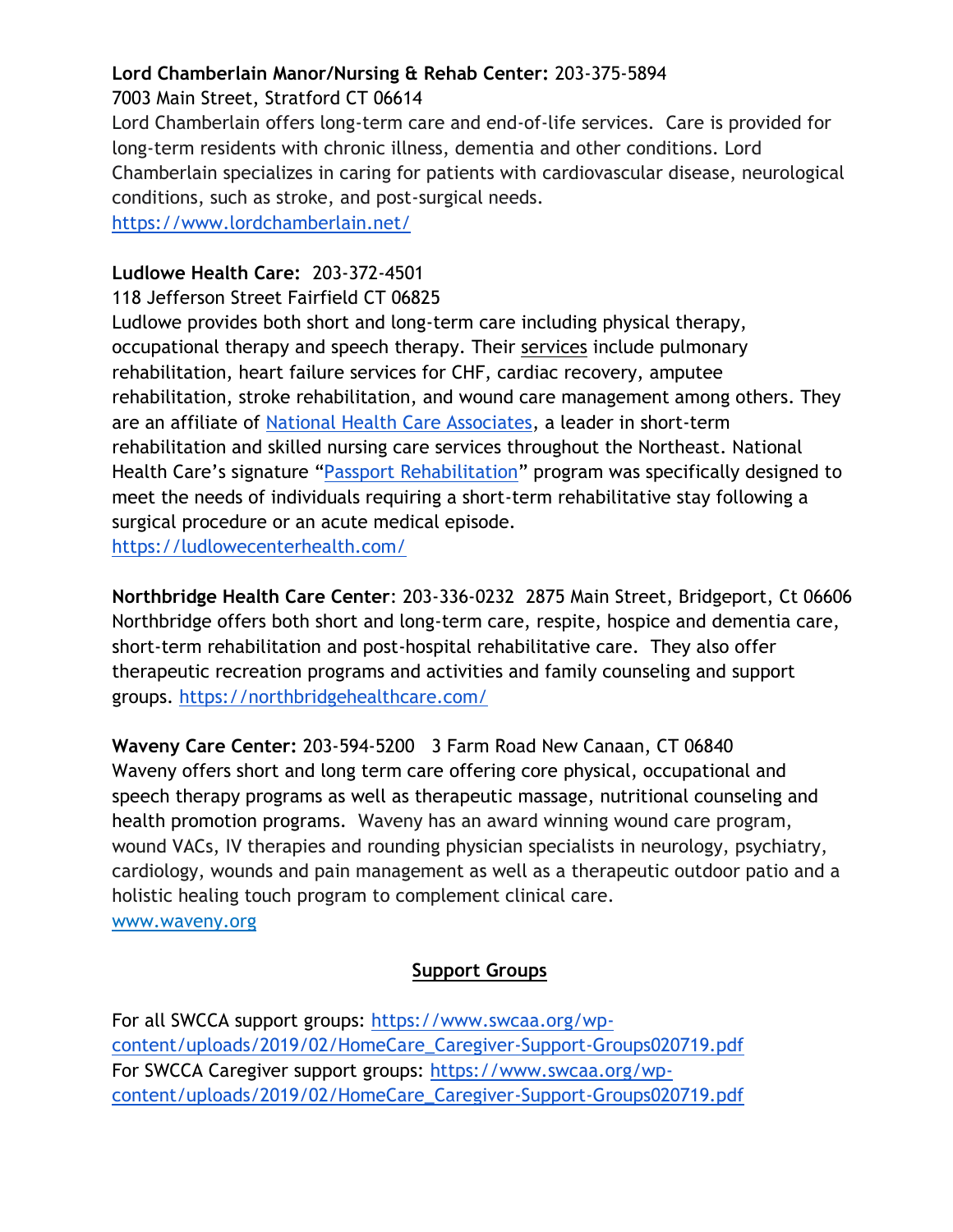## **Trumbull Senior Center:**

Caregiver Support Group and Family Conflict group: call 203-452-5198

#### **Alzheimer's Association-CT Chapter**: 1-800-272-3900 Follow link or call help line to get information on local support groups. http://www.alz.org/ct/in\_my\_community\_support.asp

## **Connecticut Problem Gambling Helpline:** 1-888-789-7777

## **Grief Share at First Presbyterian Church Fairfield:** 203-374-6176

2475 Easton Turnpike, Fairfield CT 06825 Nondenominational support group that uses biblical concepts for healing from your grief. Call for schedule. www.griefshare.org

**The Compassionate Friends:** 475-882-9695 2283 Main Street, Stratford CT 06615 The Compassionate Friends provides highly personal comfort, hope, and support to every family experiencing the death of a son or a daughter, a brother or a sister, or a grandchild, and helps others better assist the grieving family. http://www.tcfbridgeport.org

# **The Norma Pfriem Breast Care Center's Breast Cancer Support Group:** 203-255-5300 111 Beach Road, Fairfield CT 0682

Regularly offer support groups for the following: Women in treatment for breast cancer, Women in post-treatment for breast cancer, BRCA+, living with metastatic disease.

## **Visiting Nurse & Hospice of Fairfield County:** 203-762-8958

761 Main Avenue, Norwalk, CT 06851 Offers grief and bereavement support groups at no charge. Please call for a schedule of workshops and support groups.

#### **Substance Abuse Support Groups:**

For more support group information please dial 211

## **Alcoholics Anonymous:** 212-870-3400

Alcoholics Anonymous is a worldwide fellowship of men and women who help each other to stay sober. They offer the same help to anyone who has a drinking problem and wants to do something about it. Since they are all alcoholics themselves, they have a special understanding of each other. They know what the illness feels like – and they have learned how to recover from it in AA. Call or see the link below to find a local meeting. www.ct-aa.org/find-a-meeting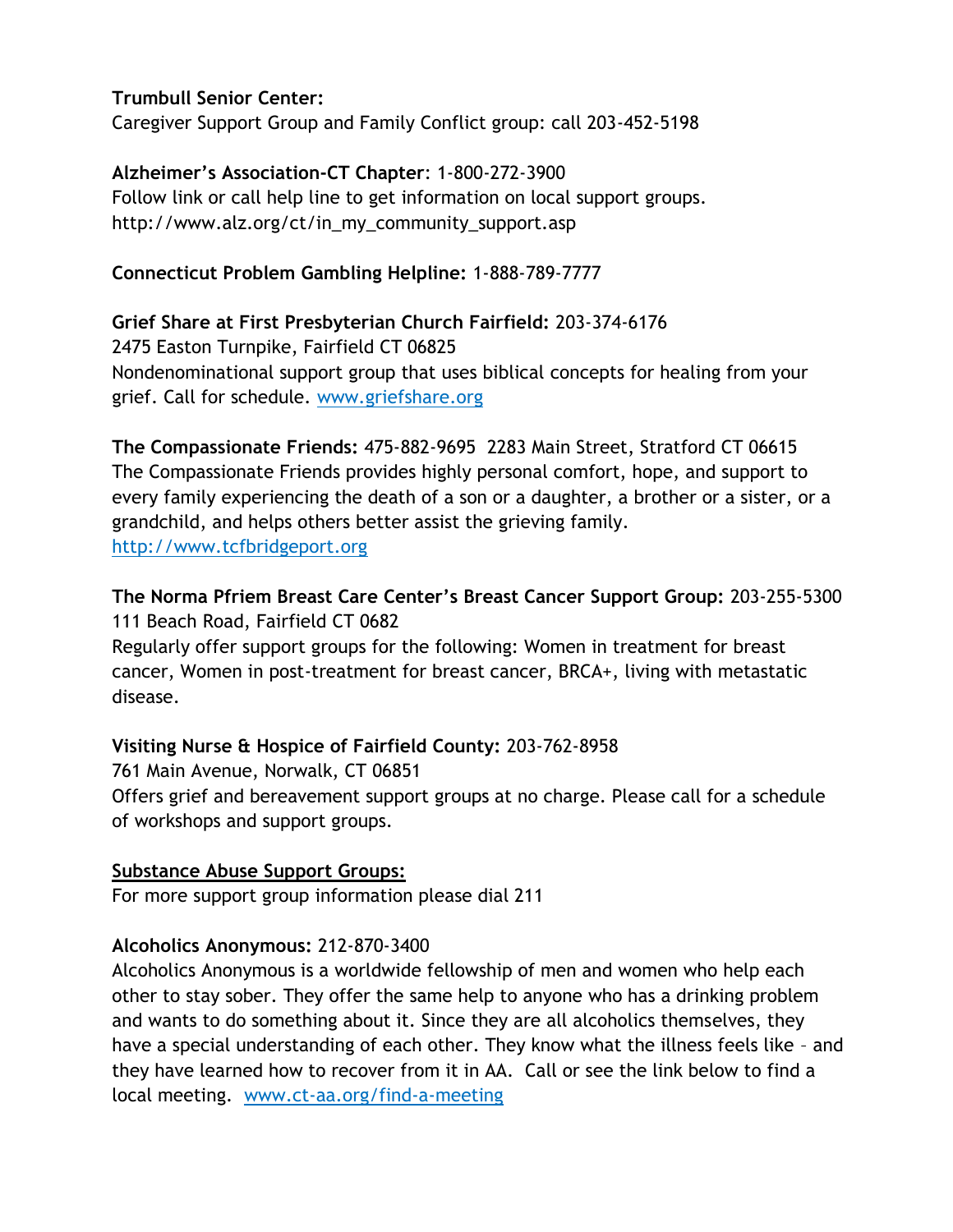## **Al-Anon Family Groups:** 1-888-825-2666

AL-ANON offers a program of help and mutual support for families and friends of someone with a drinking problem whether or not the person with a drinking problem seeks help or even recognizes the existence of a drinking problem. Participants give and receive comfort and understanding through a mutual exchange of experience, strength and hope, and learn how the principles of the AL-ANON program can be applied to their own lives. This process of sharing amongst people with similar problems and applying AL-ANON principles binds individuals and groups together in a bond that is protected by a policy of anonymity and confidentiality. www.ctalanon.org for information and meeting places.

## **C.A.R.E.S**: 1-855-406-0246

Provides education, support resources and hope for communities, families and individuals struggling with substance abuse and addiction. Call to inquire about local support groups. [www.thecaresgroup.org](http://www.thecaresgroup.org/)

#### **Mandy's Line:** 800-943-0540

This new service is for people to call when they're struggling with a substance use disorder, and just need someone to talk to that has been there, and understands. All operators have lived experience with SUD, and can relate to what you're going through.

#### **Narcotics Anonymous:** 1-800-627-3543

A support group for those recovering from drug addiction. This is a program of complete abstinence from all drugs. Call or visit link to find local support groups[.](https://na.org/) <https://na.org/>

#### **Optimus Healthcare:** 203-696-3260

471 Barnum Avenue, Bridgeport, 06608 Counseling & Substance Abuse Relapse & Prevention services offered as well as mental health, and a mix of mental health/substance abuse counseling. www.actonaddiction.org/facility/4177\_optimus-health-care-inc

#### **VETERANS**

#### **Behavioral Health:**

**American Veterans Assistance League:** 203-586-8978 P.O Box 1231 Southbury, CT 06488 Mental Health Programs for veterans with mental health and substance abuse problems.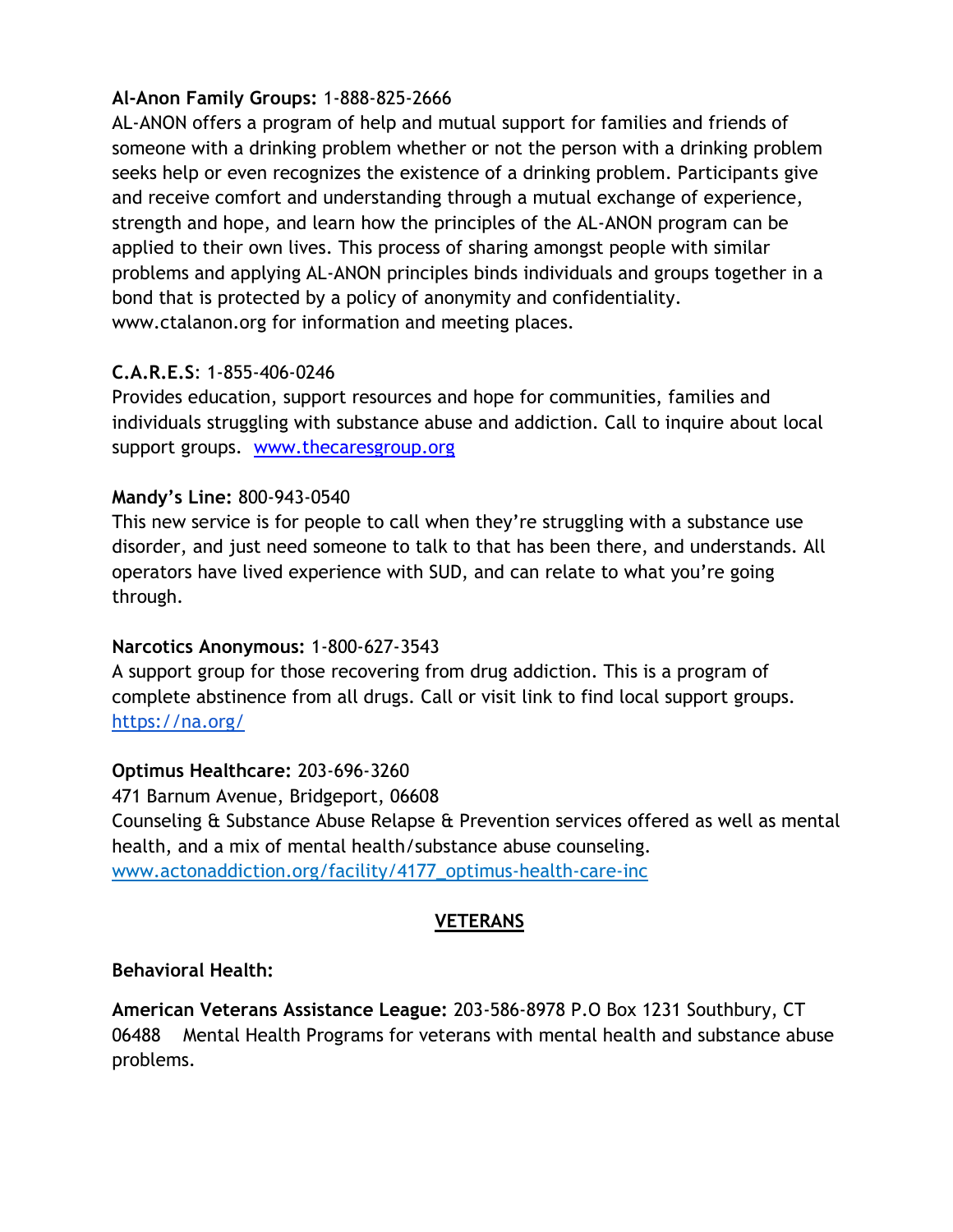## **Coaching into Care:** 888-823-7458.

Helps Veterans having difficulty transitioning from combat to home life. Returning home can be a tough adjustment, and loved ones can help. Coaching into Care offers free coaching to help you help your Veteran. Hours: Monday - Friday 8 a.m. - 8 p.m.

#### **Home Base Program**: 617-724-5202

Provides clinical care and support services to service members, veterans and family members throughout New England. www.homebaseprogram.org

**Veterans in Crisis 1-800-2:73-TALK**, (1-800-273-8255) press option #1 The hot line is based at the Canandaigua VA Medical Center in New York State and is staffed by mental health professionals. Hotline staff provides immediate help and will link callers to mental health services, including suicide prevention coordinators located at every VA medical center,

**Veterans Online Chat:**, 7 days a week.

## **Benefits:**

**VA Pension:** 203-336-2570-Veterans Service Officer, Ramon Agosto.

VA pension is a needs-based benefit for wartime Veterans with limited or no income who are age 65 or older. Those who have a permanent and total non-service-connected disability may also qualify. In addition, Veterans who are housebound or require an aid to perform daily activities may qualify for pension at an increased rate.

**Veterans Choice Program**: 1-866-606-9198 Veterans have the option to participate in the VCP as an alternative to treatment at the VA Hospital. Local veterans can participate if they have a service connected disability, or a related illness after discharge, and meet other criteria for eligibility. They must live outside 40 miles of a VAH or are unable to get to a medical appointment within 30 days. The VCP provides quality healthcare to veterans regardless of ability to pay-income is not relative. Veterans participating will not be billed for services and will not lose benefits. Must register with the VA. http://www.va.gov/opa/choiceact

**VA's Caregiver Support Line**: 1-855-260-3274 Whether you're in need of immediate assistance or have questions about what services you may be eligible for, the caring licensed professionals who answer the support line can: Tell you about the assistance available from VA., Help you access services., Connect you with the Caregiver Support Coordinator at a VA Medical Center near you., Just listen, if that's what you need right now.

**The Workplace:** Supportive Services for Veteran Families (SSVF): 203-610-8538 Assists veteran families at risk of becoming homeless to maintain their housing and to rapidly re-house veteran families who have recently become homeless in Southwest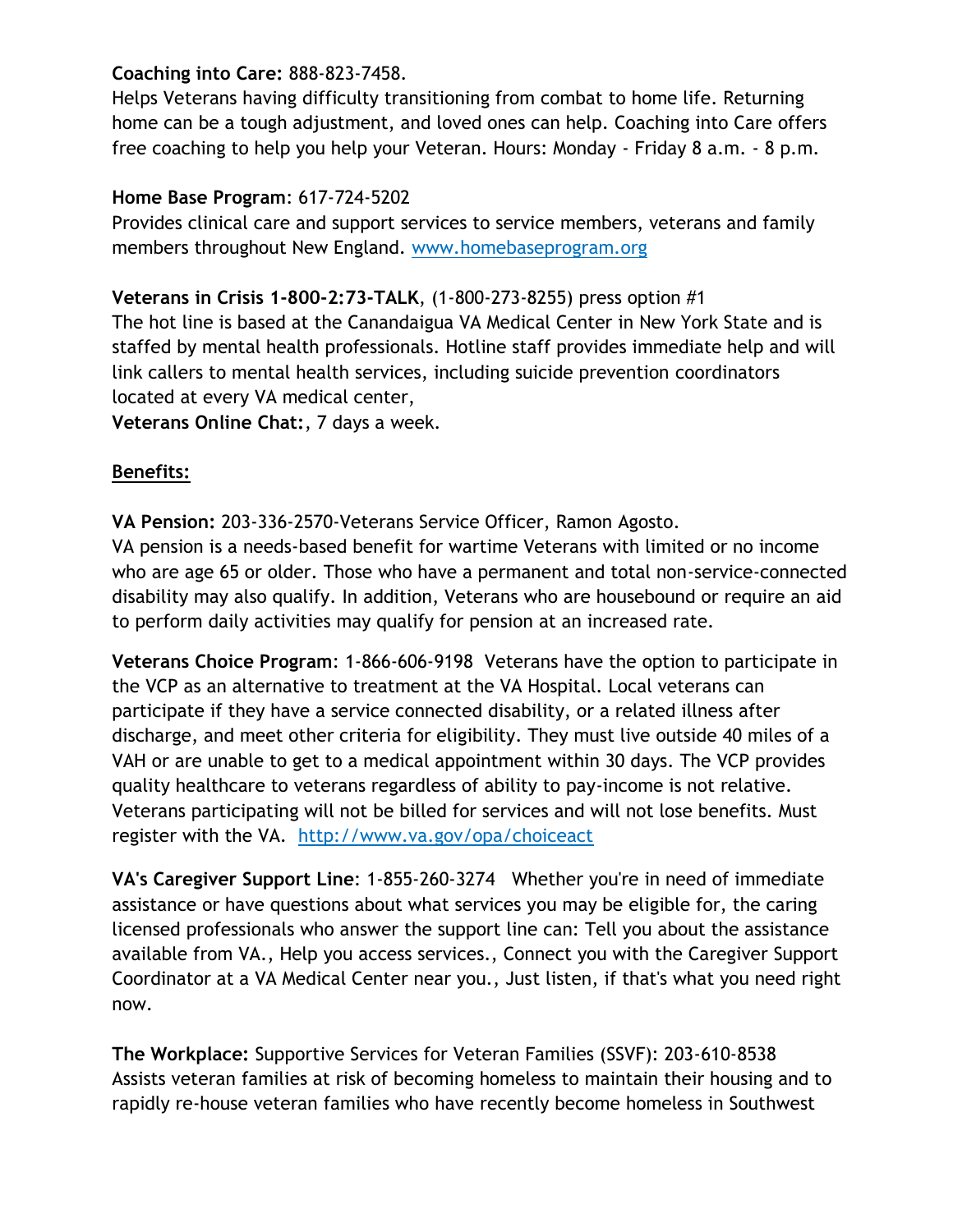and South Central Connecticut. Supportive Services for Veteran Families is funded by the U.S. Department of Veterans Affairs. Supportive Services for Veteran Families (SSVF) was founded upon the principle that every veteran has a right to housing. Email: agopian@workplace.org;

#### **Legal:**

## **Connecticut Veterans Legal Center:** 203-794-4291

114 Boston Post Road, West Haven, CT 06516

The mission of Connecticut Veterans Legal Center is to help veterans recovering from homelessness and mental illness overcome legal barriers to housing, healthcare and income.

## **Recreation:**

## **U.S. Veterans Rowing & Kayaking:** 1-844-838-7697

The overall goal of U.S. Veterans' Rowing and Kayaking program is to improve the quality of life for disabled Veterans by engaging them in a physical wellness and fitness activity while creating a sense of unity and network using teamwork to reach a desired goal. http://www.veteransrowing.com/

## **Iraq & Afghanistan Veterans of America: Vet Together**: 1-855-917-2743

VetTogether ensure that connections are forged whether you're a veteran transitioning home, a retiree looking for a way to give back or a student hoping to engage with your peers. See link for events/meetups in your area or use link to post one. https://iava.org/vettogether/

#### **Temporary Financial Assistance:**

**Soldiers Sailors and Marines Fund. Through American Legion. Bridgeport office:**  203-332-5648 www.alctssmf.org

**American Veterans Assistance League:** 203-586-8978 Veteran assistance program works in coordination with veterans organizations to provide support for veteran and their families through gift cards, food, and clothes. Program also provides resources and referrals. Does not provide mortgage, rent, utility or other type of financial assistance

# **The Connecticut National Guard Foundation -Temporary Financial Assistance Program:** 860-241-1550

A private nonprofit corporation organized for the purpose of providing temporary, need based, financial assistance for the Connecticut National Guard and Organized Militia. The fund provides benefits such as clothing, food, medical and surgical aid, and general care and relief.